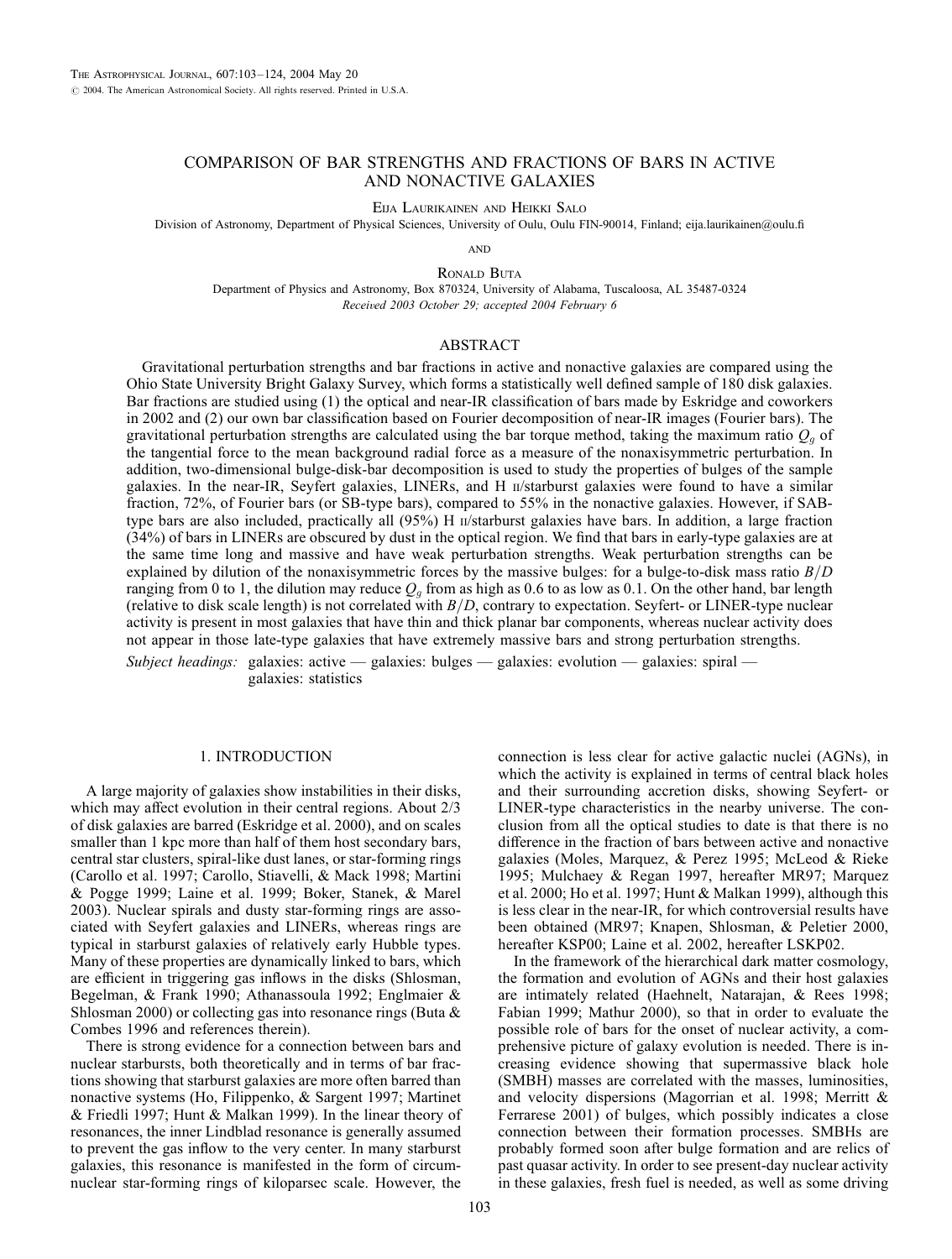force, such as a bar, to transport the material toward the center. The feedback kinetic energy injected by jets or powerful winds of the SMBHs can be detected as heated X-ray atmospheres, but the outflowing energy is generally also visible in the optical region in the form of strong emission lines. Early-type spirals with massive bulges, and disks that still have a significant amount of gas are therefore expected to be favorable sites for Seyfert- and LINER-type nuclear activity.

However, galaxies are not dynamically passive, being continuously interacting with the intergalactic medium and with other galaxies, and bulges and disks are also dynamically coupled. For example, stellar disks can scatter stars originally in a bar to orbits above the plane of the disk into what resembles a bulgelike structure (Raha et al. 1991). In the presence of massive centrally peaked halos, the formed central concentrations can take boxy/peanut shapes (Athanassoula 2003), as is also observed in many galaxies (Lutticke, Dettmar, & Pohlen 2000). In fact, Bureau & Freeman (1999) have convincingly shown that boxy/peanut structures are bars seen edge-on. There are also other mechanisms such as resonance trapping (Quillen 2002) and chaotic diffusion (Combes et al. 1990; Pfenniger & Friedli 1991; Pfenniger & Norman 1990) that can produce similar boxy/peanut structures in galaxies. In this process the Hubble type can be changed toward an earlier morphological type (Pfenniger & Friedli 1991), suggesting that not all massive bulges were necessarily formed during the early epoch of galaxy formation and have old SMBHs.

Theoretical models predict that gas inflow is strongest in massive bars, when high-density shocks are present in the bar (Athanassoula 1992). Direct evidence of gas inflow for the SB(s)c spiral NGC 7479 has been found by Quillen et al. (1995), based on the kinematics of CO gas. The gas inflow is also sensitive to the effective sound speed of the gas, so that larger random motions favor a larger inflow rate (Englmaier & Gerhard 1997; Patsis & Athanassoula 2000). According to the models by Athanassoula (2003), bars that grow in halo/ bulgedominated disks are stronger than bars that grow in diskdominated systems, which seems to explain the observation that bars are longer in early-type galaxies (Elmegreen & Elmegreen 1985). However, the connection between the mass of the bulge and the properties of the bars is not yet fully understood: for example, there is some evidence showing that bars in active galaxies, which are preferably early-type spirals, have *weaker* perturbation strengths than bars in late-type systems (Laurikainen, Salo, & Rautiainen 2002, hereafter LSR02).

In this paper we use the magnitude-limited sample of the Ohio State University Bright Galaxy Survey (OSUBGS; Eskridge et al. 2002, hereafter EFP02) to reinvestigate the perturbation strengths and bar fractions in active and nonactive galaxies. For this statistically well-defined sample, visual identifications of bars are available in both the optical and the near-IR, allowing a reliable comparison between the fractions of galaxies with bars in both wavelength regimes. The comparison is also made using bar identifications based on Fourier decompositions of disk density. The second part of this study is to compare bar-related gravitational perturbation strengths between active and nonactive galaxies and to investigate the role of bulges in controlling these properties. In both studies the OSUBGS sample is used, restricted in inclination and supplemented by a small set of nearby galaxies from the Two Micron All Sky Survey (2MASS; Skrutskie et al. 1997). As a measure of bar strength, forces are calculated from the H-band images, and the maximum ratio of the tangential

force to the mean radial force is derived (Sanders & Tubbs 1980; Combes & Sanders 1981). This is a method that has become feasible only recently with the advent of near-IR imaging surveys (Buta & Block 2001, hereafter BB01). In addition, two-dimensional bulge-disk-bar decomposition is used for the same galaxies in order to estimate the scale and shape parameters of the bulges and to calculate bulge-to-disk  $(B/D)$  luminosity ratios. Our method used to calculate bar strengths has been greatly refined over previous studies and is described in detail by H. Salo, R. Buta, & E. Laurikainen (2004, in preparation). The measurements are provided by E. Laurikainen et al. (2004, in preparation).

## 2. THE SAMPLE

Our sample consists of 158 OSUBGS and 22 2MASS spirals. The sample is restricted to inclinations  $\leq 65^\circ$  because deprojection of the galaxy images becomes more uncertain at higher inclinations. In addition to the inclination restriction, total magnitudes are restricted to  $B_T < 12.0$ , the Third Reference Catalogue of Bright Galaxies (de Vaucouleurs et al. 1991, hereafter RC3) type index is in the range  $0 < T < 9$ (S0/a to Sm), and declinations are in the range  $-80^{\circ} < \delta <$  $+50^\circ$ . In comparison to a distance-limited sample of 1264 galaxies from the catalog of Tully (1988), our sample is biased mainly against late-type, low-luminosity, barred spirals. The general properties of our sample are described in Buta, Laurikainen, & Salo (2004, hereafter BLS04).

Galaxies were divided into active and nonactive subsamples, based on the classifications given in the NASA/IPAC Extragalactic Database (NED), which mostly rely on spectral emission-line ratios (Veilleux & Osterbrock 1987): [O III]  $\lambda$ 5007/H $\beta$ , [N II]  $\lambda$ 6583/H $\alpha$ , [O II]  $\lambda$ 3727/[O III]  $\lambda$ 5007, and [O i]  $\lambda$ 6300/[O iii]  $\lambda$ 5007. Seyfert galaxies have strong highexcitation emission lines, whereas LINERs also have prominent low-ionization lines. Galaxies with massive star formation in their nuclei are called H  $\mu$ /starburst galaxies, although only a few have nuclear starbursts with luminosities approaching those found in Seyfert galaxies and LINERs. In the following, Seyfert galaxies and LINERs together are called AGNs. The sample consists of 82 (46%) active galaxies, but after reassigning some of the intermediate types to main activity classes, the numbers add up to 102 cases (40 Seyfert, 38 LINER, and 24 H  $u$ /starburst). The number of H  $u$ /starburst galaxies in our sample is small compared to that found by Ho et al. (1997) for a magnitude-limited sample of galaxies. The most probable reason for this is that the spectroscopic study of Ho et al. was more sensitive to low-level nuclear activity. Using the classifications of RC3, the morphological types of Seyfert galaxies are found to be peaked at stage Sb  $(\langle T \rangle = 3)$ , in agreement with Malkan, Gorjian, & Tam (1998). LINERs have morphological types fairly similar to those of Seyfert galaxies ( $\langle T \rangle$  = 2.6, Sab-Sb), whereas H  $\mu$ /starburst galaxies are more concentrated in later Hubble types ( $\langle T \rangle = 4.2$ , Sbc), in a manner similar to that of nonactive galaxies ( $\langle T \rangle = 4.4$ ; see Fig. 1).

The mean morphological types (RC3 type index  $T$ ), distances, radial scale lengths  $(h_r)$ , and absolute blue magnitudes  $(M_B)$  for several subgroups of the galaxies are shown in Table 1. The B-magnitudes are from RC3, being corrected for Galactic extinction (Schlegel et al. 1998; taken from NED), and the distances (consistent with  $H_0 = 75$  km s<sup>-1</sup> Mpc<sup>-1</sup>) from the catalog of Tully (1988). We generally used radial scale lengths measured from OSUBGS/2MASS images, but in some cases in which the H-band images were not deep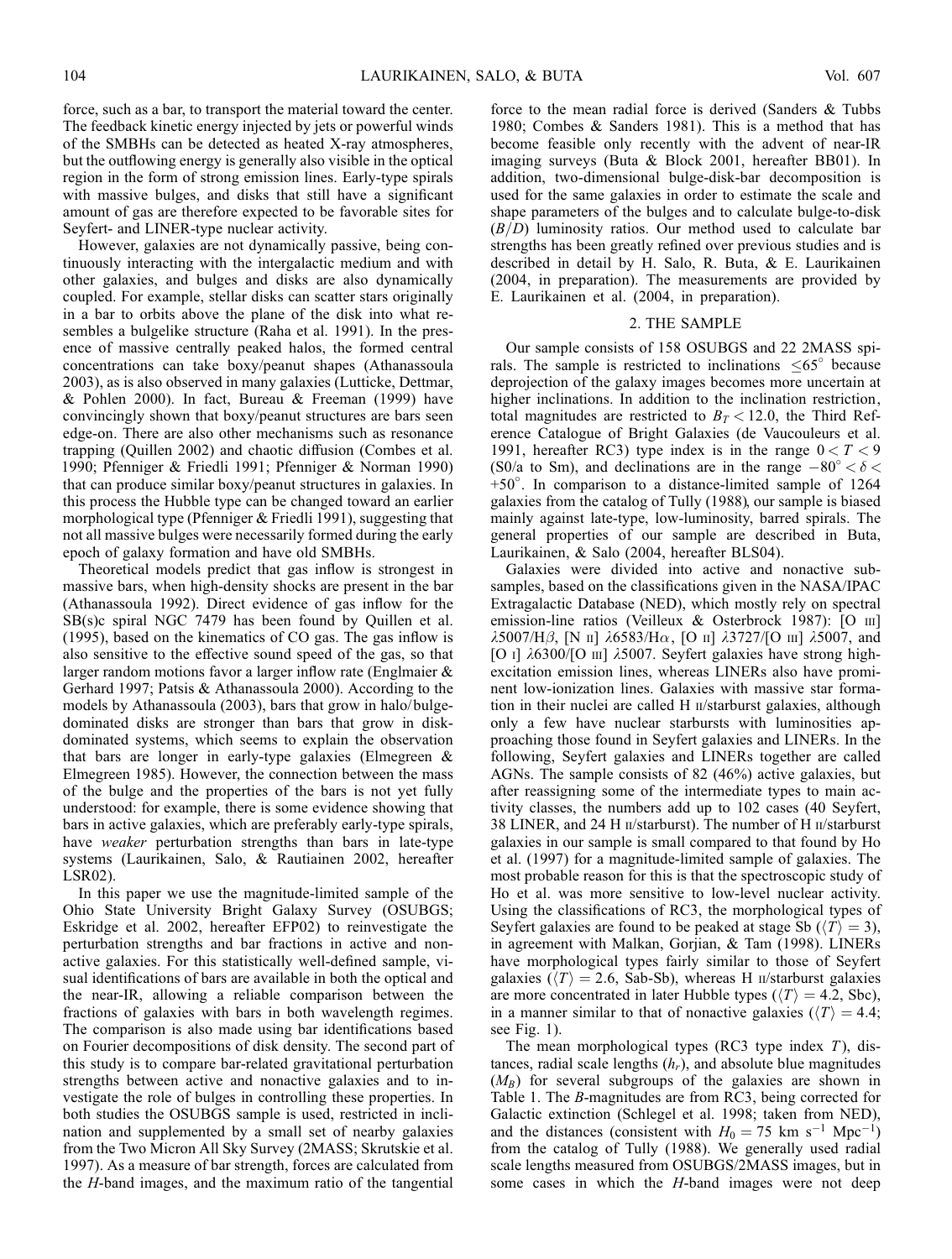

Fig. 1.—Histograms of the number of OSUBGS+2MASS sample galaxies, divided into active and nonactive galaxies, vs. RC3 type index. The activity types are taken from the NED.

enough, the scale lengths were taken from the literature. The early-type galaxies are on the average 0.2–0.35 mag more luminous, have 25% larger scale lengths, and appear at slightly larger distances than the late-type galaxies. This morphological segregation affects the properties of the Seyfert galaxies, LINERs, and H II/starburst galaxies. The H II/starburst galaxies, being associated mostly with late-type spirals, are generally smaller and dimmer than the Seyfert, LINER, and nonactive galaxies. Seyfert galaxies and LINERs, associated mainly with earlier type galaxies, are about 0.5 mag dimmer and 40% less distant than the early-type nonactive galaxies. In addition, as expected, active late-type galaxies are on the average slightly more distant, and consequently, because of the Malmquist bias the galaxies are slightly larger and brighter than the nonactive late-type systems. However, for the early-type galaxies the opposite seems to be true: among them, the nonactive galaxies are on average the more distant galaxies.

## 3. BAR FRACTIONS

# 3.1. Bars in the Whole Sample

Published classifications of bars represent mostly a visual exercise, and different observers may disagree on apparent bar strength. For example, in RC3 some galaxies are classified as SAB, even though the evidence for a bar is weak, while in the Revised Shapley-Ames Catalog (Sandage & Tammann 1981) and the Carnegie Atlas of Galaxies (Sandage & Bedke 1994), fairly obvious bars are sometimes not recognized. Thus, we must be cautious when comparing visual bar fractions between different studies, since the results may depend on the catalog used.

Using RC3 family classifications, our sample has an almost equal number of SA, SAB, and SB galaxies. Considering both SB and SAB types,  $68\% \pm 4\%$  of the galaxies have bars, which is the same fraction as reported by EFP02 for the whole OSUBGS sample. This is also similar to that found by Moles et al. (1995) for a magnitude-limited sample of spirals (67% barred) and for normal galaxies selected by 12  $\mu$ m flux by Hunt & Malkan (1999) (69% barred), but it is larger than that found by Sellwood & Wilkinson (1993) for field galaxies (60% barred) or by Ho et al. (1997) for a magnitude-limited sample of S0/a-Sm spirals (59% barred). We have traced the difference in the fraction of galaxies with bars between the Ho et al. (1997) sample and ours to two factors. First, these authors apparently counted as ''nonbarred'' 17 galaxies in their sample that had no family classification in RC3 (e.g., types such as .S..5..). If these cases are rejected, then the bar fraction in their sample increases to 62%. Second, they used no inclination restriction in computing their bar fraction, but for a fair comparison with our sample, we must make such a restriction. For the 228 spirals in the sample of Ho et al. with  $\log R_{25} \leq$ 0:38, the SAB+SB fraction is 64.5%. We conclude that our sample has a typical visual blue light bar fraction compared to other large samples of spiral galaxies, within the uncertainty of  $\pm 4\%$ .

The number of detected bars also depends on the wavelength, with many bars being more prominent in the near-IR than in blue light. This is due to the reduced effects of extinction and the greater prominence of the old stars in the near-IR. EFP02 used a conservative approach in classifying near-IR bars, but even so, 73% of the OSUBGS galaxies have bars in the near-IR, and 56% of them have apparently strong bars. However, as noted by BLS04, using near-IR images does not necessarily change the *rankings* of bars. A strong bar in blue

TABLE 1 Mean Parameters in the Subsamples

| Sample                   | N   | $\langle T \rangle$ | $\langle M_R \rangle$ | (Distance)<br>(Mpc) | $\langle h_r \rangle$<br>(kpc) |
|--------------------------|-----|---------------------|-----------------------|---------------------|--------------------------------|
|                          | 180 | 3.8                 | $-20.11$              | 20.41               | $3.44 \pm 2.19$                |
|                          | 40  | 3.0                 | $-20.25$              | 18.42               | $3.52 + 2.27$                  |
|                          | 38  | 2.6                 | $-20.19$              | 18.85               | $3.63 \pm 1.77$                |
|                          | 24  | 4.2                 | $-19.82$              | 19.57               | $3.03 \pm 1.72$                |
|                          | 98  | 4.4                 | $-20.10$              | 21.28               | $3.49 + 2.39$                  |
|                          | 76  | 1.9                 | $-20.29$              | 21.48               | $3.95 + 2.54$                  |
|                          | 104 | 5.2                 | $-19.94$              | 19.63               | $3.06 \pm 1.84$                |
| Active, early (Sy+LINER) | 41  | 1.8                 | $-20.16$              | 18.24               | $3.50 \pm 2.03$                |
|                          | 28  | 2.0                 | $-20.64$              | 26.87               | $4.82 + 3.15$                  |
|                          | 17  | 4.5                 | $-20.44$              | 21.87               | $3.76 \pm 2.17$                |
|                          | 70  | 5.4                 | $-19.88$              | 19.04               | $2.96 + 1.77$                  |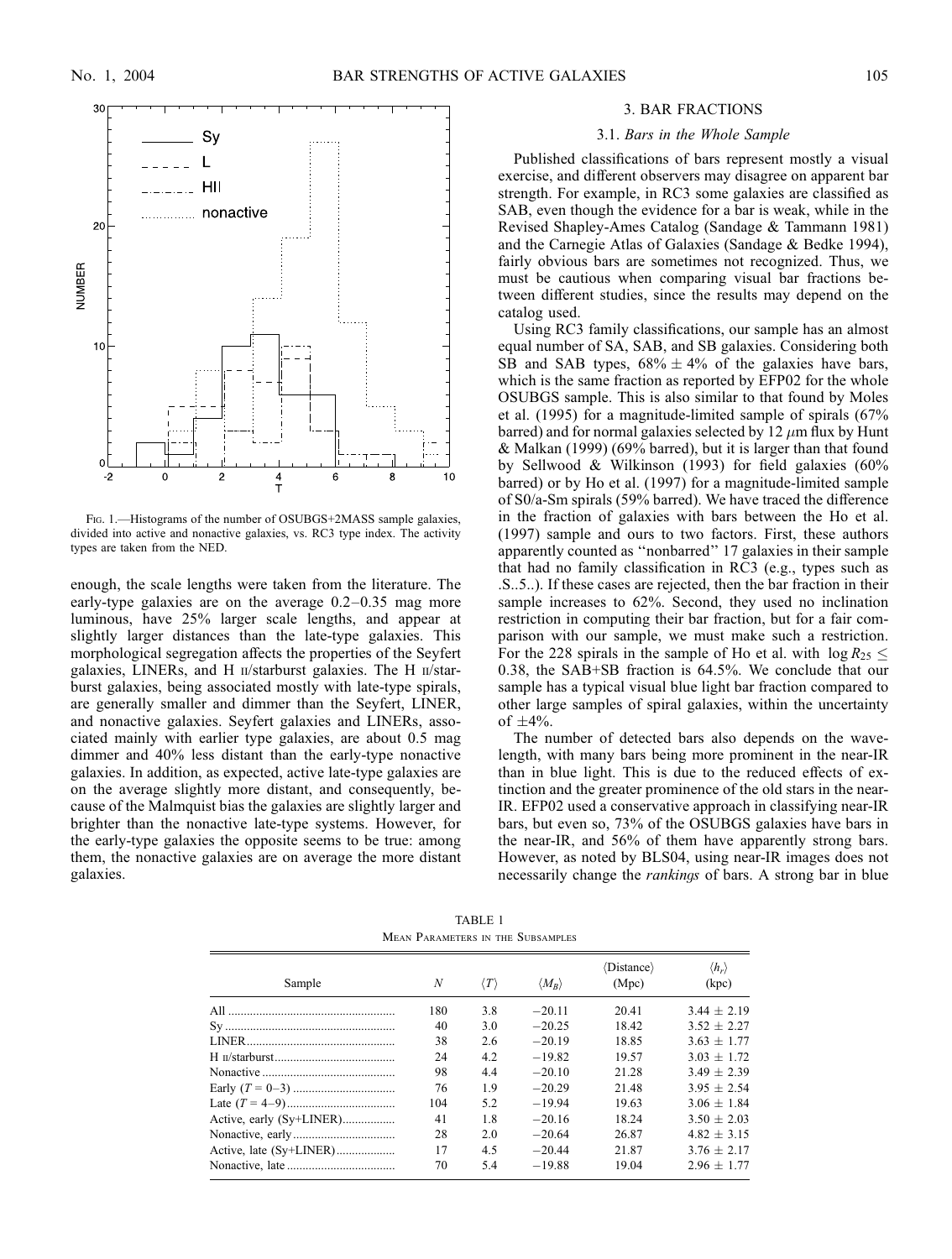light may look even stronger in the near-IR, but there is no new bin in the classification system to recognize this.

In the near-IR, radial profiles of isophotal ellipticities and position angles were used by MR97, KSP00, and LSKP02 to identify bars. Taking into account the similarity of their methods, surprisingly different bar fractions were obtained (when restricted to control samples of normal galaxies): while MR97 found that 70% of their normal spirals have bars, KSP00 and LSKP02 found bar fractions of 59% and 50%, respectively. These differences are likely due to the degree to which the ellipticity profiles were relied on for recognizing bars. For example, MR97 recognized bars in some of their galaxies in the images, even though bars were not visible in the ellipticity profiles, whereas LSKP02 and KSP00 based all of their bar classifications strictly on ellipse fits. As discussed later, this difference is important to take into account when comparing the bar fractions these authors found in active and nonactive galaxies.

Given the occasional difficulty of interpreting ellipticity profiles, we prefer to use a Fourier method to unambiguously define bars in the H band (using the OSUBGS+2MASS sample). The main criteria are that strong  $m = 2$  and 4 Fourier amplitudes be detected  $(A_2/A_0 > 0.3)$  and that their phases be maintained nearly constant in the bar region. We call bars identified in such a manner ''Fourier bars.'' In our sample, 59% of the galaxies have Fourier bars (or 62% for  $i < 60^{\circ}$ ). Because of the stringent definition, not all SAB-type bars are also Fourier bars. If we also include as barred galaxies systems classified as SAB by EFP02 in the  $H$  band, then 72% of the galaxies are barred, which is identical to the total number of bars (SB+SAB) reported by EFP02 for the OSUBGS sample.

### 3.2. Bars in Active and Nonactive Galaxies

The early study by Simkin, Su, & Schwarz (1980) singled out bars as important morphological components in Seyfert galaxies and LINERs, but the connection between bars and the presence of nuclear activity has turned out to be difficult to prove. Most surveys show no difference in the fraction of galaxies with bars between active and nonactive galaxies (McLeod & Rieke 1995; Moles et al. 1995; Ho et al. 1997; MR97; Hunt & Malkan 1999; Marquez et al. 2000), although the latest studies by KSP00 and LSKP02 have found a small excess of bars in Seyfert galaxies. Generally, sample biases or image resolution are suggested to explain these differences. In the following we argue that some real differences appear in the bar fractions between active and nonactive galaxies and that the most probable reason for the controversial earlier results is related to the wavelength and method used to identify bars.

Bar fractions were calculated in the optical using (1) the standard family classifications given in RC3, (2) bar classifications by EFP02 in the  $B$  band, (3) bar classifications by EFP02 in the  $H$  band, and (4) those made by us using the Fourier approach. For the statistical study of bar fractions, we use an inclination limit of 60°, less than our original limit of 65- . The reason for this is that bars are more difficult to recognize for inclinations larger than  $60^\circ$ , and we need to minimize this bias to get a reliable bar fraction (Laurikainen & Salo 2002, hereafter LS02). This new limit excludes 31 galaxies from the 180 galaxy sample. Galaxies were divided into subgroups according to morphological type and type of nuclear activity. If not specified otherwise, early types  $(T = 0-3)$  and late types  $(T = 4-9)$  refer to de Vaucouleurs' morphological types, coded on the RC3 numerical scale. In the H band the morphological types are generally shifted toward earlier types by 1 revised Hubble stage (EFP02). The bar fractions with associated uncertainties are shown in Table 2, where the variances are estimated from  $\sigma^2 = [(1 - p)p]/N$  and p denotes the fraction of bars in a sample of  $N$  systems.

#### 3.2.1. Optical Bars

Optical RC3 classifications, including both SB- and SABtype bars, indicate that Seyfert galaxies and LINERs together have a bar fraction similar to that of nonactive systems (62%  $\pm$ 7% vs.  $69\% \pm 5\%$  barred), a conclusion that is the same if the classifications of EFP02 are used  $(56\% \pm 7\% \text{ vs. } 57\% \pm 5\%$ barred). In addition, the frequencies of SB-type bars in Seyfert galaxies and LINERs and in nonactive galaxies are very similar  $(34\% \pm 7\% \text{ vs. } 35\% \pm 5\%)$ . However, this kind of comparison overlooks some possibly real differences in the bar fractions between active and nonactive systems, because LINERs have a marginally lower fraction of optical bars than Seyfert galaxies in our small sample (EFP02;  $46\% \pm 9\%$  vs.  $62\% \pm 9\%$ barred).

In contrast, H  $\mu$ /starburst galaxies have optical bars marginally more frequently than nonactive systems (RC3:  $78\% \pm$ 9% vs. 69%  $\pm$  5%; EFP02: 78%  $\pm$  9% vs. 57%  $\pm$  5% barred). The number of bars in H  $\mu$ /starburst galaxies evidently depends on the number of real starbursts in the sample. In their magnitude-limited sample of spiral galaxies, Ho et al. (1997) barely found an excess of bars in H  $\mu$ /starburst galaxies, whereas among the Markarian starburst galaxies, 87% of the galaxies are barred. Hunt & Malkan (1999) also report a high bar fraction of 82%–85% in their sample of star-forming galaxies.

### 3.2.2. Bars in the Near-IR

Near-IR imaging ought to provide a more reliable assessment of bar fractions. Bars are simply easier to detect in the near-IR, and we expect bar fractions to rise compared to the optical for this reason. Using the bar classifications of EFP02, the fraction of galaxies with bars in H  $\pi$ /starburst galaxies increases from 78% to 95% from the optical to the near-IR. For nonactive systems, which are peaked at late Hubble types, the number of galaxies with bars increases from 57% to 72%, and for Seyfert galaxies from 62% to 75%. However, for LINERs, which appear to have morphological types similar to those of Seyfert galaxies, the number of bars increases from 46% to 80%, indicating that the number of hidden bars in LINERs in the optical region is large. Considering all kinds of bars (SB+SAB) in the near-IR, the bar fraction in Seyfert galaxies is found to be similar to that in nonactive systems  $(75\% \pm 9\% \text{ vs. } 72\% \pm 4\% \text{ barred})$ . In LINERs,  $80\% \pm 8\% \text{ of }$ the galaxies are barred, while almost all H  $\pi$ /starburst galaxies have bars (95%  $\pm$  5% barred).

We next compare these bar fractions with those obtained using the Fourier technique to identify bars in the near-IR. With these more objective classifications, Seyfert galaxies, LINERs, and H  $\text{II/starburst}$  systems have similar bar fractions: 69%  $\pm$  7%, 71%  $\pm$  8%, and 72%  $\pm$  10%, respectively. These are all higher than found for nonactive galaxies  $(55\% \pm 5\%)$ barred), indicating a statistically significant excess for Seyfert galaxies/LINERs, and a marginal excess for H ii/starburst galaxies. This result is in contradiction to the bar fractions obtained using the classifications by EFP02 above, indicating again that the number of galaxies with bars depends on the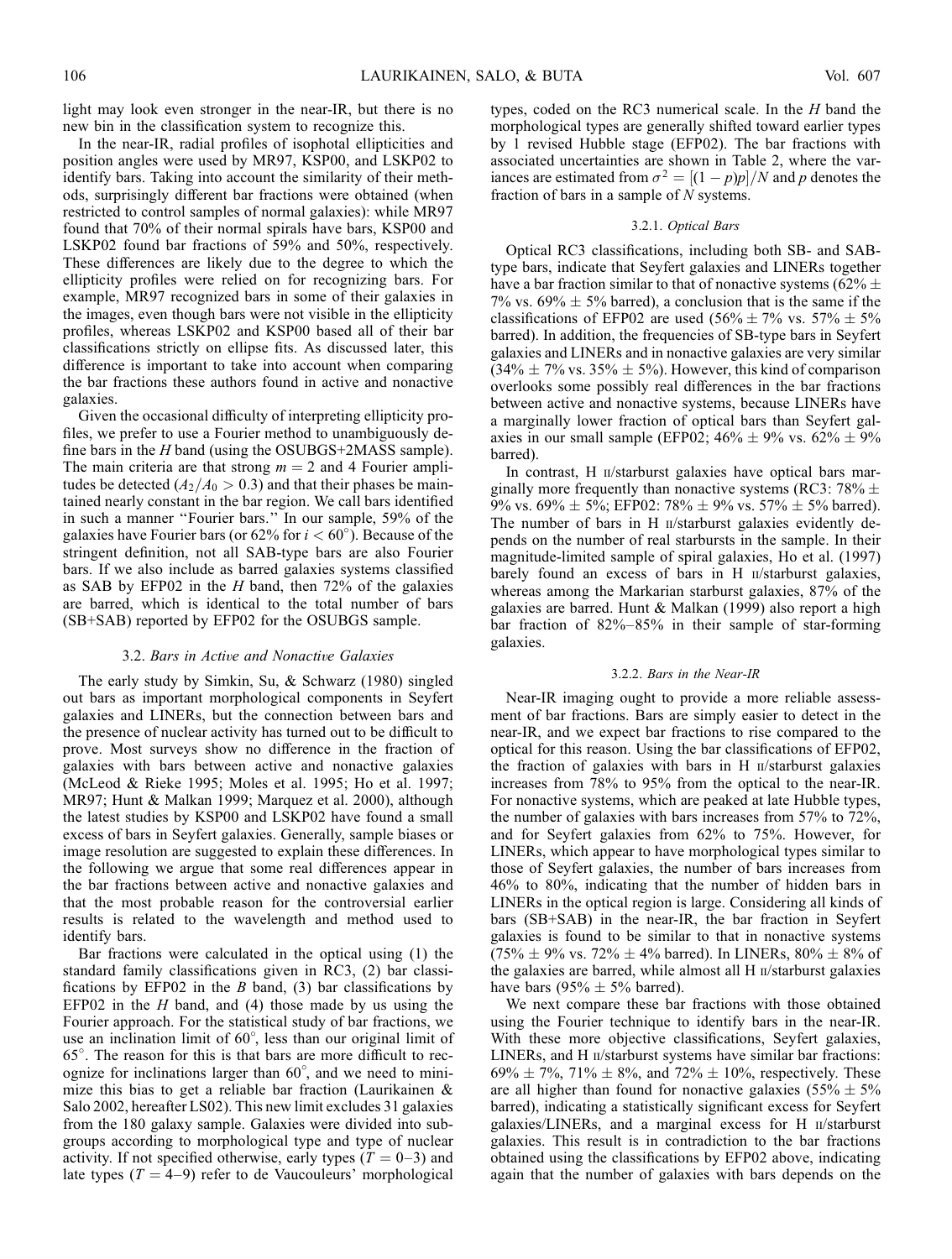|               |                 |                               | <b>FREQUENCY OF BARS</b> |                                               |                     |                               |                        |                               |
|---------------|-----------------|-------------------------------|--------------------------|-----------------------------------------------|---------------------|-------------------------------|------------------------|-------------------------------|
|               |                 | SB+SAB, $i < 60^\circ$        |                          | SB, $i < 60^\circ$                            | SAB, $i < 60^\circ$ |                               | SB+SAB, $i < 65^\circ$ |                               |
| <b>SAMPLE</b> | $N_{\rm bar}/N$ | <b>Bar Fraction</b><br>$(\%)$ | $N_{\rm bar}/N$          | <b>Bar Fraction</b><br>$(\%)$                 | $N_{\rm bar}/N$     | <b>Bar Fraction</b><br>$(\%)$ | $N_{\rm bar}/N$        | <b>Bar Fraction</b><br>$(\%)$ |
|               |                 |                               | RC3                      |                                               |                     |                               |                        |                               |
|               | 18/29           | $62 \pm 9$                    | 10/29                    | $33 \pm 9$                                    | 8/29                | $28 \pm 8$                    | 27/40                  | $67 \pm 7$                    |
|               | 16/28           | $57 \pm 9$                    | 9/28                     | $32 \pm 9$                                    | 7/28                | $25 \pm 8$                    | 22/38                  | $58 \pm 8$                    |
|               | 14/18           | $78 \pm 9$                    | 6/18                     | $33 \pm 11$                                   | 8/19                | $42 \pm 11$                   | 17/24                  | $71 \pm 9$                    |
|               | 31/50           | $62 \pm 7$                    | 15/50                    | $30 \pm 6$                                    | 16/50               | $32 \pm 6$                    | 43/67                  | $64 \pm 6$                    |
|               | 59/86           | $69 \pm 5$                    | 32/86                    | $37 \pm 5$                                    | 27/86               | $31 \pm 5$                    | 66/98                  | $67 \pm 5$                    |
|               | 33/51           | $65 \pm 6$                    | 19/51                    | $37 + 7$                                      | 14/51               | $27 \pm 6$                    | 42/64                  | $66 \pm 6$                    |
|               | 52/78           | $67 \pm 5$                    | 23/78                    | $29 \pm 5$                                    | 29/78               | $37 \pm 5$                    | 58/89                  | $65 \pm 5$                    |
|               | 100/149         | $67 \pm 4$                    | 52/149                   | $35 \pm 4$                                    | 48/149              | $32 \pm 4$                    | 120/180                | $67 \pm 3$                    |
|               |                 |                               | EFP02 $(B$ Band)         |                                               |                     |                               |                        |                               |
|               | 18/29           | $62 \pm 9$                    | 9/29                     | $31 \pm 8$                                    | 9/25                | $36 \pm 9$                    |                        |                               |
|               | 13/28           | $46 \pm 9$                    | 11/28                    | $39 \pm 9$                                    | 2/28                | $7 \pm 5$                     |                        |                               |
|               | 14/18           | $78 \pm 9$                    | 7/18                     | $39 \pm 11$                                   | 7/18                | $39 \pm 11$                   |                        |                               |
|               | 28/50           | $56 \pm 7$                    | 17/50                    | $34 \pm 7$                                    | 11/50               | $22 \pm 6$                    |                        |                               |
|               | 49/86           | $57 \pm 5$                    | 30/86                    | $35 \pm 5$                                    | 19/86               | $22 \pm 4$                    |                        |                               |
|               | 35/57           | $61 \pm 6$                    | 21/57                    | $37 \pm 6$                                    | 14/57               | $25 \pm 6$                    |                        |                               |
|               | 42/70           | $60 \pm 6$                    | 22/70                    | $31 \pm 5$                                    | 20/70               | $29 \pm 5$                    |                        |                               |
|               | 88/140          | $63 \pm 4$                    | 52/140                   | $60 \pm 4$                                    | 36/140              | $26 \pm 4$                    |                        |                               |
|               |                 |                               | EFP02 $(H$ Band)         |                                               |                     |                               |                        |                               |
|               | 18/24           | $75 \pm 9$                    | 17/24                    | $71 \pm 9$                                    | 1/24                | $4 \pm 4$                     |                        |                               |
|               | 20/25           | $80 \pm 8$                    | 18/25                    | $72 \pm 9$                                    | 2/25                | $8 \pm 5$                     |                        |                               |
|               | 17/18           | $95 \pm 5$                    | 12/18                    | $67 \pm 11$                                   | 5/18                | $28 \pm 10$                   |                        |                               |
|               | 35/44           | $79 \pm 6$                    | 32/44                    | $72 + 7$                                      | 3/44                | $7 \pm 4$                     |                        |                               |
|               | 60/83           | $72 \pm 4$                    | 48/83                    | $58 \pm 5$                                    | 12/83               | $14 \pm 4$                    |                        |                               |
|               | 60/84           | $71 \pm 5$                    | 50/84                    | $59 \pm 5$                                    | 10/84               | $12 \pm 3$                    |                        |                               |
|               | 34/39           | $88 \pm 5$                    | 23/39                    | $59 \pm 8$                                    | 11/39               | $28 \pm 7$                    |                        |                               |
|               | 108/140         | $77 \pm 3$                    | 89/140                   | $64 \pm 4$                                    | 19/140              | $13 \pm 3$                    |                        |                               |
|               |                 |                               |                          | Fourier Bars ( <i>H</i> Band), $i < 60^\circ$ |                     |                               |                        |                               |
|               |                 |                               |                          |                                               |                     |                               |                        |                               |
|               | 20/29<br>20/28  | $69 \pm 7$                    |                          |                                               |                     |                               |                        |                               |
|               |                 | $71 \pm 8$                    |                          |                                               |                     |                               |                        |                               |
|               | 13/18           | $72 \pm 10$                   |                          |                                               |                     |                               |                        |                               |
|               | 36/50           | $72 \pm 6$                    |                          |                                               |                     |                               |                        |                               |
|               | 47/86           | $55 \pm 5$                    |                          |                                               |                     |                               |                        |                               |
|               | 93/149          | $62 \pm 4$                    |                          |                                               |                     |                               |                        |                               |

TABLE 2

method used to identify bars. The Fourier method largely picks up classical bars with prominent surface brightnesses, which is evidenced also by the fact that for Seyfert galaxies, LINERs, and H  $\mu$ /starburst galaxies, the relative fractions of SB-type bars (71%  $\pm$  9%, 72%  $\pm$  9%, and 67%  $\pm$  11%) are similar to those obtained by the Fourier method.

The similar fractions of SB-type, near-IR bars and Fourier bars in the different activity types are not a morphological selection effect, because early- and late-type galaxies have similar fractions of SB-type bars (59% barred in the  $H$  band). Another possible bias is galaxy luminosity, because one would expect to see more bars in luminous galaxies, in which the disks are more reactive to bar formation because of the relatively lesser amount of halo component. However, the magnitude biases are small, so that they are not likely to play an important role in our conclusions: Seyfert galaxies are on the average 0.15 mag brighter, and LINERs only 0.09 mag brighter, than the nonactive galaxies in our sample. The bias is largest for H  $\text{II}/\text{starburst}$  galaxies, which are on the average 0.28 mag dimmer than nonactive systems, mainly because they also contain late-type dwarf galaxies.

There are three previous studies in the near-IR comparing bar fractions in active and nonactive galaxies: in two of them Seyfert galaxies were found to have bars more frequently than nonactive galaxies (KSP00: 79% vs. 59%; LSKP02: 73% vs. 50% barred), whereas MR97 detected similar bar fractions for Seyfert galaxies and for the comparison galaxies (70% barred). The results by KSP00 and LSKP02 are in good agreement with that found by us for SB-type bars and Fourier bars. Most likely, SB-type bar searches, Fourier bar searches, and searches using the ellipticity profiles all select similar bars. On the other hand, MR97 obtained a rather different result. Sample biases (magnitudes, distances) are not a plausible explanation, because MR97 matched their Seyfert and comparison samples in a manner similar to that of LSKP02. Since the bar fraction obtained by MR97 for Seyfert galaxies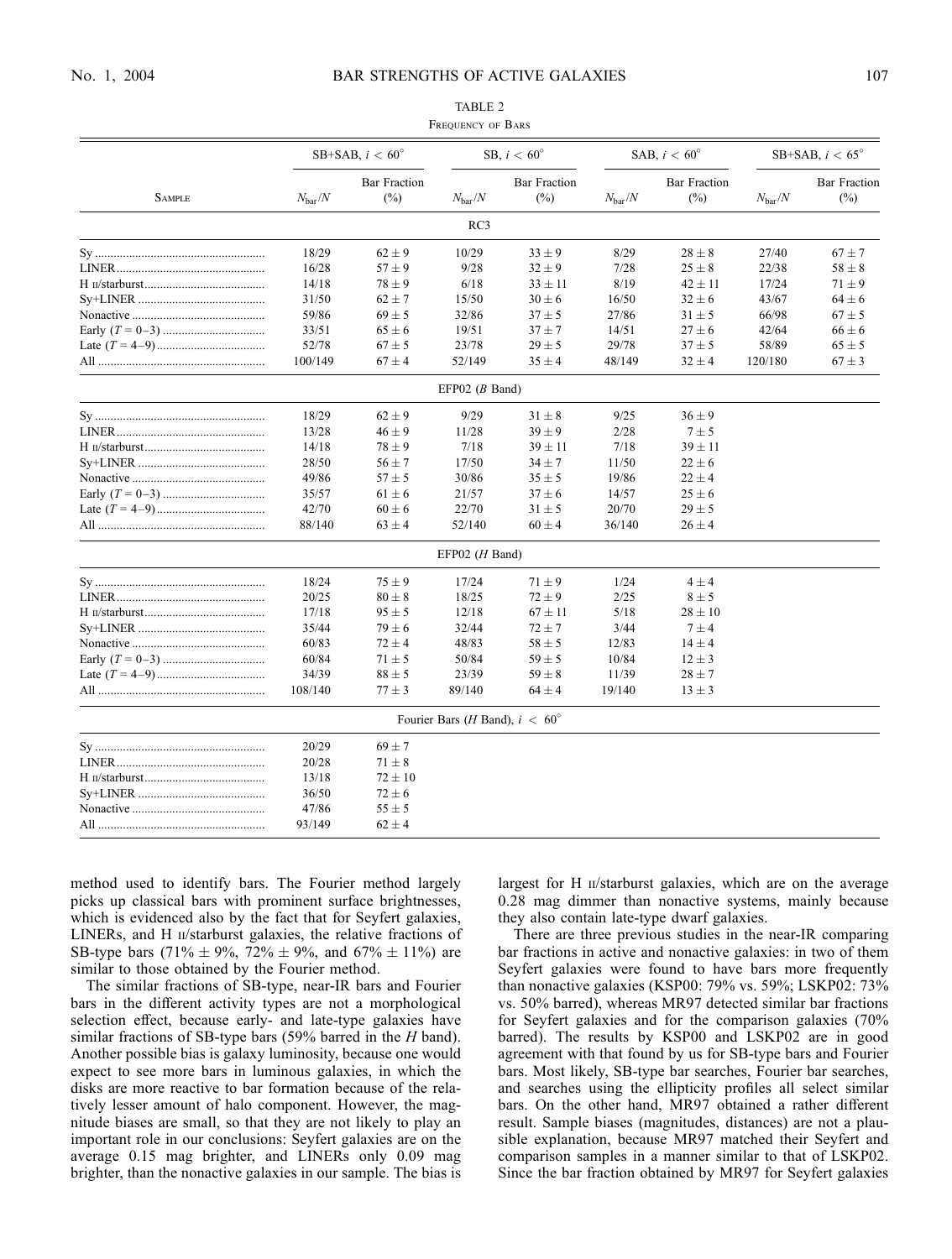

FIG. 2.—Fraction of SB-type bars in active and nonactive galaxies using the bar identifications given in RC3 and those made by EFP02 in the  $B$  and  $H$  bands (labeled "EFP  $[B]$ " and "EFP  $[H]$ ," respectively). Bar frequencies using the Fourier technique to identify bars (labeled ''Four'') are also shown. The error bars indicate the mean errors for each subsample.

is similar to that in all the other studies in the near-IR, the key issue must be the comparison sample. Their way of identifying bars was mentioned above: by the additional visual identifications of bars, MR97 most probably added to barred galaxies a number of weak SAB-type bars, which for their lower surface brightnesses were overshadowed by prominent disks in the surface brightness profiles. From Table 2 we can see that SAB-type bars appear less frequently in Seyfert galaxies than in nonactive systems, which in principle could explain MR97's different result.

In conclusion, it seems that in the near-IR, which traces the mass distribution of disks better than the optical, all kinds of active galaxies have similar fractions of Fourier bars or SB-type bars, which is larger than in the nonactive galaxies. This difference from the nonactive galaxies is statistically significant for Seyfert galaxies and LINERs and marginally significant for H  $\mu$ /starburst galaxies. However, the total number of bars (SB+SAB) in H  $\text{II}/\text{star}$  burst galaxies is considerably higher than in Seyfert galaxies and LINERs mainly because they also have a large number of SAB-type bars, which are more rare in Seyfert galaxies and LINERs. The number of SAB-type bars is also large in the nonactive galaxies, which brings their total number of bars close to that found in Seyfert galaxies and LINERs. The main results are shown in Figure 2.

# 4. METHOD FOR ESTIMATING BAR STRENGTHS

The strength of a nonaxisymmetric perturbation is estimated by measuring the maximal ratio of the tangential force to the azimuthally averaged radial force, which is called the "gravitational torque method" (GTM; BB01). The gravitational potential is inferred from the two-dimensional H-band light distribution and is used to derive two-dimensional maps of radial  $(F_R)$  and tangential  $(F_T)$  forces, as well as a radial profile of the maximum relative tangential perturbation in each distance,

$$
Q_T(r) = \frac{|F_T(r, \phi)|_{\max}}{\langle |F_R(r, \phi)| \rangle},
$$

where  $\langle F_R(r, \phi) \rangle$  denotes the azimuthally averaged axisymmetric force for each r. In constructing  $Q_T$  for each radius, we use the mean of the maxima over azimuth, calculated separately for the four image quadrants. The typical behavior of  $Q_T$ with radius is a rise to a maximum followed by a decline. This special force ratio maximum  $Q<sub>q</sub>$  is then used as a single measure characterizing the strength of the nonaxisymmetric perturbation in a galaxy. Although  $Q_q$  is generally associated with a bar, in some cases, especially in SA galaxies, it may also be related to the spiral arms. If not otherwise noted, we use  $Q_q$  to indicate the maximum relative torque per unit mass per unit square of the circular speed, independent of whether it is associated with a bar or a spiral.<sup>1</sup> Another useful quantity is  $r_{Q_g}$ , which is the radial distance at which the maximum of  $Q_T$ occurs.

The main assumptions of our method are that the near-IR light distribution traces the mass, i.e., that the  $M/L$  ratio is constant and that the vertical density distribution can be represented by some simple function such as an exponential. The method is not sensitive to the form of the assumed vertical density distribution (LS02), but it is less clear whether all spiral galaxies have maximal disks. BLS04 used a statistical approach to calculate the effect of the dark matter halo on  $Q_q$ . In order to estimate the contribution of halos to radial forces, they used an empirical relation between galaxy luminosity and the halo density profile, which was derived by Persic, Salucci, & Stel (1996) from a large sample of rotation curves. The estimated uncertainty in  $Q<sub>g</sub>$  was found to be 5% at maximum. Actually, a more important source of error on  $Q_q$  is the assumed vertical scale height, which may induce uncertainties of  $10\% - 15\%$ .

The GTM has been previously applied to large samples of galaxies by Block et al. (2001, 2002) and to a sample of 2MASS galaxies by LSR02 and LS02, who also refined the method. Instead of using a Cartesian grid for the evaluation of the potential (as in Quillen, Frogel, & Gonzalez 1994; Block et al. 2001, 2002), LSR02 and LS02 used a polar method, which is less sensitive to local pixel-to-pixel variations in the image. In addition, instead of using a single common value for the vertical scale height,  $h<sub>z</sub>$  was estimated for each galaxy from the empirical relation between the radial exponential scale length and the vertical scale height, following de Grijs (1998). However, in all the above studies, large bulges were a problem because of artificial stretching of the bulge while deprojecting the images.

In this study we use the refined polar method (details in H. Salo et al. 2004, in preparation), in which the artificial stretching of the bulge is corrected. The bulge component is first separated using a two-dimensional bulge-disk-bar decomposition, where the bulge is described by a Sérsic model (Sérsic 1968) allowing for seeing effects, and the bulge and the disk are treated as in Möllenhoff  $&$  Heidt (2001). For the bar, a projected surface density distribution of a prolate Ferrers' bar with exponent 2 is used. The bulge model is then subtracted from the original image, the image is deprojected, and finally, the seeing-corrected bulge is added back by assuming that its luminosity is spherically distributed. The resulting bulge properties are not sensitive to the assumed bar model: the main purpose of explicitly including a bar in the decomposition is to insure that the bulge is not overestimated in the process. The

<sup>&</sup>lt;sup>1</sup> The earlier studies by BB01, Block et al. (2001, 2002), LSR02, and LS02 all used the symbol  $Q_b$  for  $Q_g$ , as the method was originally intended to mainly highlight bar strength. Buta et al. (2003) recommended that  $Q_b$  should be used to strictly refer to a bar and discussed the separation of  $Q_q$  into bar and spiral  $(Q_s)$  components using Fourier methods.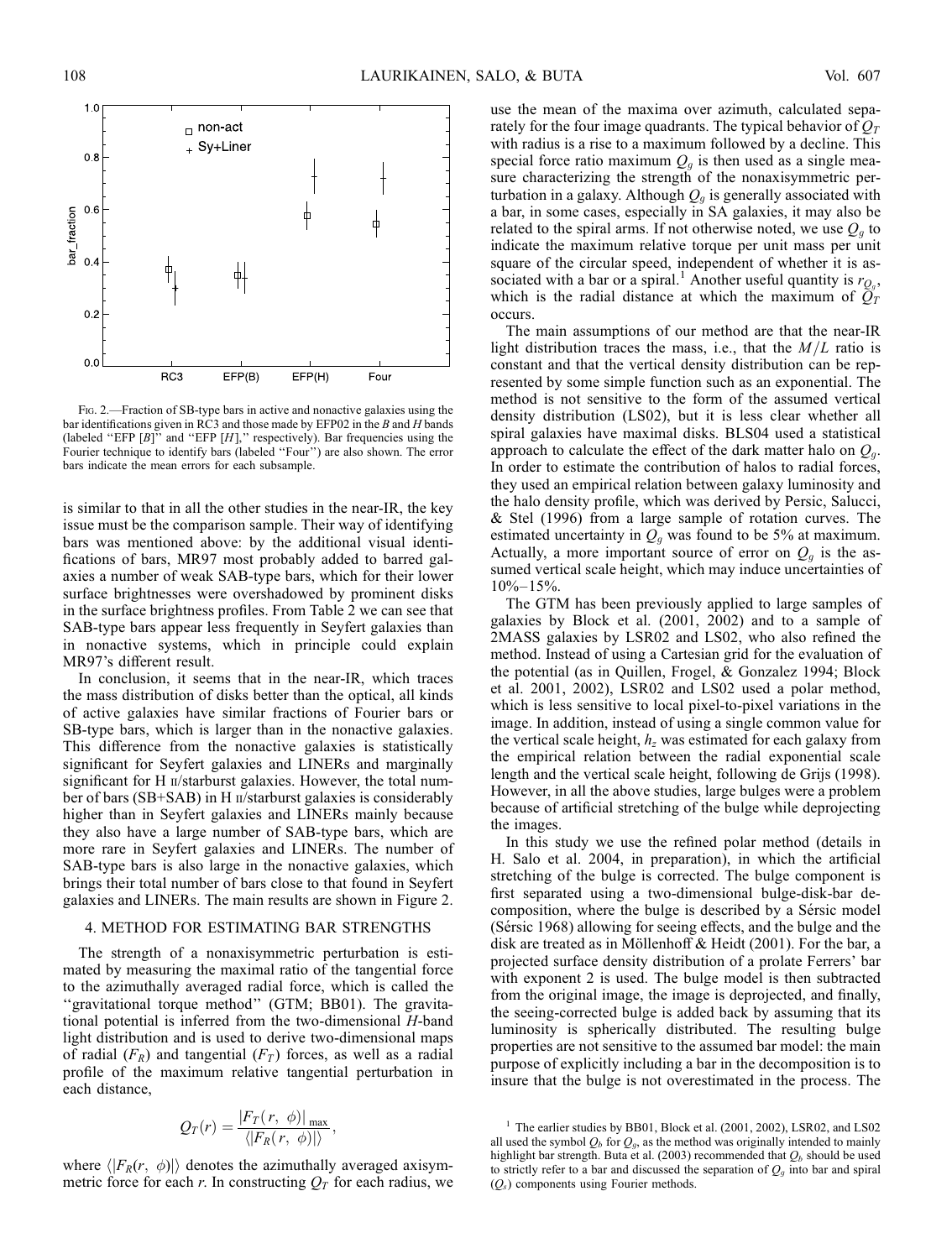

Fig. 3.—Comparison of relative maximum gravitational torques between when only the  $m = 2$  Fourier amplitude of density is considered in the potential evaluation  $[Q_g(m_{\text{max}} = 2)]$  and when all the even terms up to  $m = 10$ are used  $[Q_g(m_{\text{max}} = 10)]$ . The dependence is shown separately for early- and late-type spirals.

orientation parameters of the disks are derived from deep OSUBGS B-band images, and the vertical scale heights are estimated from the empirical relation between  $h_r/h_z$  and the RC3 type index  $T$  (de Grijs 1998), using the disk scale length derived from the decomposition in the  $H$  band. The measurements are described in E. Laurikainen et al. (2004, in preparation). Buta, Block, & Knapen (2003) have further developed the method by separating the contribution of spiral arms in the  $Q_T$ -profile, which might affect the bar torque measurements.

In this study we have used the even terms of  $m = 2-10$  of the Fourier amplitudes of density to characterize the bars. However, as in some recent studies (Bournaud & Combes 2002; Block et al. 2002; Athanassoula 2003), we also consider only the  $m = 2$  component. We checked how much the omission of the higher order terms could affect  $Q_g$ . Although  $Q_g$  $(m = 2)$  is well correlated with  $Q_g$   $(m = 2-10)$  (Fig. 3), it gives systematically lower gravitational perturbation strengths, in some cases underestimating them by as much as 30%.

## 5. INDEXES OF BAR STRENGTH IN ACTIVE AND NONACTIVE GALAXIES

Theoretical models (Athanassoula 2003) predict that when bars evolve in time, they transfer angular momentum to the halo and the bulge, and because of the associated slow-down of the pattern speed, bars become longer, more massive, and stronger. Indeed, in early-type galaxies where the bulges are generally massive, bars are also found to be longer (Elmegreen & Elmegreen 1985; Martin 1995) and to have stronger  $m = 2$ density amplitudes (Athanassoula 2004) than in the late-type systems with less massive bulges. However, there is also growing evidence that bars in early-type systems have weaker gravitational perturbation strengths than bars in late-type systems (LSR02, BLS04). LSR02 also showed that bars are weaker in active than in nonactive systems, but the physical reason for that was not investigated. In the following we reinvestigate bar strengths in active and nonactive galaxies and discuss to what extent the Hubble type can explain the properties of bars. If not otherwise noted, in all the following by "barred galaxies" we mean systems for which bars were identified by the Fourier method.

### 5.1. The Perturbation Strength,  $Q_q$

Figure 4 (*bottom*) shows the tendency for the  $\langle O_{q} \rangle$  of Fourier bars to increase from Sa  $(T = 1)$  toward later revised Hubble types, which has previously been shown for the whole OSUBGS sample by BLS04. The fact that our sample is biased against low surface brightness galaxies in principle might affect the type dependence of  $Q<sub>g</sub>$ , because the low surface brightness galaxies are probably more dark matter–dominated. As noted by the referee, low surface brightness galaxies obey the Tully-Fisher relation and probably have a mass-to-light ratio dependent on surface brightness. Thus,  $M/L$  could vary systematically along the Hubble sequence. If the late-type galaxies in our sample are on average of lower surface brightness than the early-type galaxies, then our  $Q<sub>g</sub>$ -values might be overestimated for the late-type galaxies because of this effect.

To investigate further the impact of surface brightness on our analysis, Figure 5 shows a plot of  $Q_q$  versus the mean surface brightness within the effective *B*-band isophote, estimated as (RC3)

$$
\mu'_{e0} = m'_e - A_B(G) - 1.3(\log R_{25})^2,
$$

where  $m'_e$  is the mean surface brightness within the photoelectrically determined effective aperture,  $A_B(G)$  is the Galactic extinction, and  $R_{25}$  is the major-to-minor axis ratio of



Fig. 4.—Top: Mean maximum relative torque  $Q<sub>g</sub>$  vs. RC3 type index for active and nonactive galaxies. Bottom: Similar diagram for the barred galaxies in the sample, where bars are identified by the Fourier method. In this figure and in all the following figures, each activity type also includes the intermediate activity types. The error bars show the mean errors.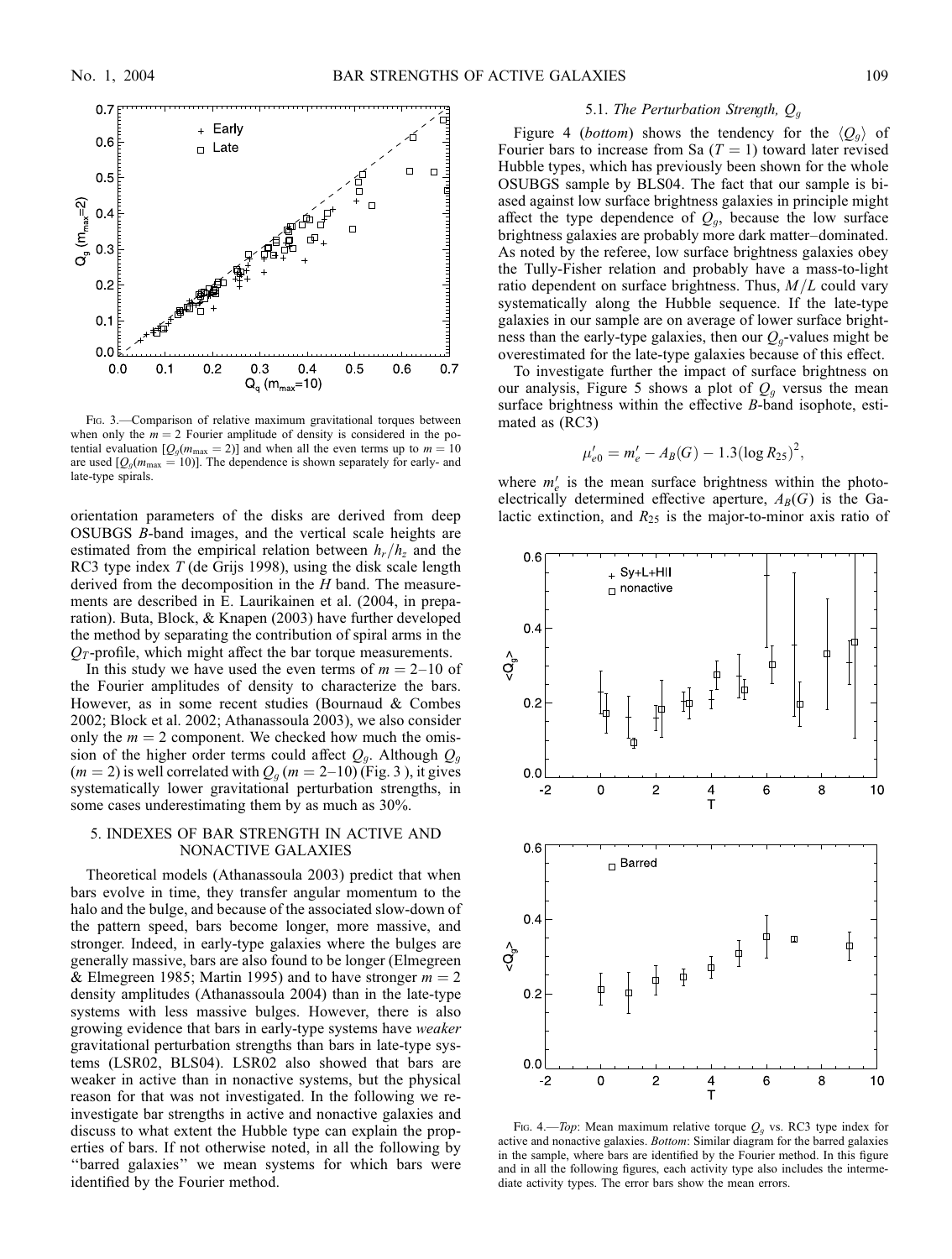

Fig. 5.—Plot of  $Q_q$  vs. mean surface brightness within the blue light effective isophote. The dashed line shows the averages of  $Q_q$  in 1 mag intervals.

the isophote having a B-band surface brightness of 25.00 mag  $\arcsc^{-2}$  (all from RC3). The dashed line shows the averages of  $Q_q$  in 1 mag intervals. The figure shows that  $Q_q$  has some dependence on surface brightness in the sense that at higher surface brightnesses ( $\mu'_{e0}$  < 13.0 mag arcmin<sup>-2</sup>), there is an upper envelope above which few galaxies are found, while at lower surface brightnesses, the selection criteria of our sample cause many low-luminosity, lower surface brightness galaxies (such as the ''DDO dwarfs,'' which have surface brightnesses in the range of  $13-17$  mag arcmin<sup>-2</sup>; de Vaucouleurs, de Vaucouleurs, & Buta 1981) to be excluded. The surface brightness effects are built into the type dependence we see in  $\langle Q_{q} \rangle$ , since mean effective surface brightness strongly depends on type (de Vaucouleurs & Buta 1983; Buta et al. 1994). Earlytype spirals have a higher mean effective surface brightness on average, because of a greater bulge contribution on average. However, for our OSUBGS sample, BLS04 showed that typical corrections for dark matter are less than 10%. When dark halo–corrected values of  $Q<sub>g</sub>$  are used, the type dependence of  $\langle Q_g \rangle$  is only slightly affected (see Fig. 13 of BLS04). It is therefore unlikely that the type dependence of  $\langle Q_q \rangle$  that we find can be fully accounted for by surface brightness bias. However, the issue merits giving special attention to bar strengths in low surface brightness giants and dwarfs.

We find a similar type dependence of  $Q_q$  for active and nonactive galaxies separately (Fig. 6), demonstrating that Seyfert galaxies and LINERs have small relative perturbation strengths, mainly because they appear in early Hubble types. Table 3 also shows that  $\langle Q_{q} \rangle$  is similar for active and nonactive early-type galaxies. We can directly compare the mean bar torques of Seyfert galaxies, LINERs, and H ii/starburst galaxies (from Table 3) with those estimated from Figure 4, based on their mean Hubble types: the mean type index  $\langle T \rangle = 3.0$  for barred Seyfert galaxies corresponds to  $\langle Q_q \rangle = 0.25$  for barred galaxies in Figure 4, which is very similar to the  $\langle Q_g \rangle =$  $0.26 \pm 0.02$  calculated for Seyfert galaxies. Similarly, for H  $\mu$ /starburst galaxies the predicted and calculated values are  $\langle Q_g \rangle = 0.28$  and  $0.30 \pm 0.03$ , respectively. For LINERs the mean type index  $\langle T \rangle = 2.7$ , and the calculated  $\langle Q_q \rangle = 0.23 \pm 1.2$ 0:03 are similar to the means for the Seyfert galaxies in Table 3.

In Figure 7 and Table 4 we show the mean radii at which the maximum  $Q_T$  occurs, normalized to the scale length of the disk ( $r_{Q_q}/h_r$ ). In this case only barred galaxies are interesting, because the  $r_{Q_g}$  induced by spiral arms can appear almost anywhere in the disk. We examined the  $Q_T$ -profiles, and if the maximum was mainly associated with strong spiral arms, it was discarded from the analysis, which was the case for a few of the galaxies. The correlation of  $\langle r_{Q_q}/h_r \rangle$  with the morphological type is opposite to that obtained for  $\langle Q_g \rangle$ :  $\langle r_{Q_g}/h_r \rangle$ first slightly increases from S0/a  $(T = 0)$  to Sa types and then gradually decreases toward Scd types ( $T = 6$ ). In addition, for galaxies earlier than Scd, active galaxies have systematically larger  $\langle r_{Q_g}/h_r\rangle$ -values than the nonactive systems of similar morphological types, although the error bars are large. This is in agreement with the earlier result by LSR02, who used a sample of 2MASS galaxies to show that  $\langle r_{Q_g}/h_r \rangle$  is on the average larger for the active than for the nonactive galaxies.

The radius of the maximum  $Q_T$  is strongly correlated with the length of the bar, estimated by the Fourier method by assuming that bars have nearly constant phases of  $m = 2$  and/or 4 density amplitudes: the coefficient of correlation is 0.94 (see Fig. 7, top). The maximum  $Q_T$  occurs on the average near the outer edge of the bar at a distance that is approximately 2/3 of the bar length (see, for example, Fig. 1 of BB01). This is in agreement with the simple models by LSR02 using the assumption that bars can be represented by Ferrer's potentials with a bar index  $n = 2$ . The correlation between  $r_{Q_q}$  and the length of a bar also means that bars are longer in early-type galaxies, in agreement with the previous results by Elmegreen & Elmegreen (1985) and Martin (1995). In addition, bars are long in Seyfert galaxies and LINERs, which are preferentially early-type systems.

Early-type bars are known to have flatter intensity profiles than late-type bars (Elmegreen & Elmegreen 1985), which in principle could affect  $r_{Q_q}$ . In Figure 7 (*bottom*) are shown the mean  $r<sub>O</sub>$ -values, normalized to the length of a bar, for each Hubble type. There is a tendency for galaxies earlier than Scd to have  $r_{Q_q}$  located more toward the end of a bar than for the later type galaxies. Within the error bars, active and nonactive galaxies have quite similar  $\langle r_{Q_g}/r_{\text{bar}}\rangle$ -values. However, earlytype active galaxies have  $\langle r_{Q_g}/r_{\text{bar}} \rangle = 0.79 \pm 0.061$ , which is larger than the  $0.69 \pm 0.03$  found for the nonactive earlytype galaxies (see Table 5) (if H  $\text{II}/\text{star}$ burst galaxies are excluded,  $\langle r_{Q_g}/r_{bar} \rangle = 0.82 \pm 0.06$ . This probably means that bars in active early-type galaxies have on average flatter



Fig. 6.—Mean distances of the maximum  $Q_T$ -values relative to the radial scale length vs. the RC3 type index, shown for barred active and barred nonactive galaxies. The points with no error bars are based on 1 galaxy only. The  $Q_T$ -profiles were first inspected, and only bar-induced tangential forces were taken into account. However, no bar/spiral separation was applied to the  $Q_T$ -profiles.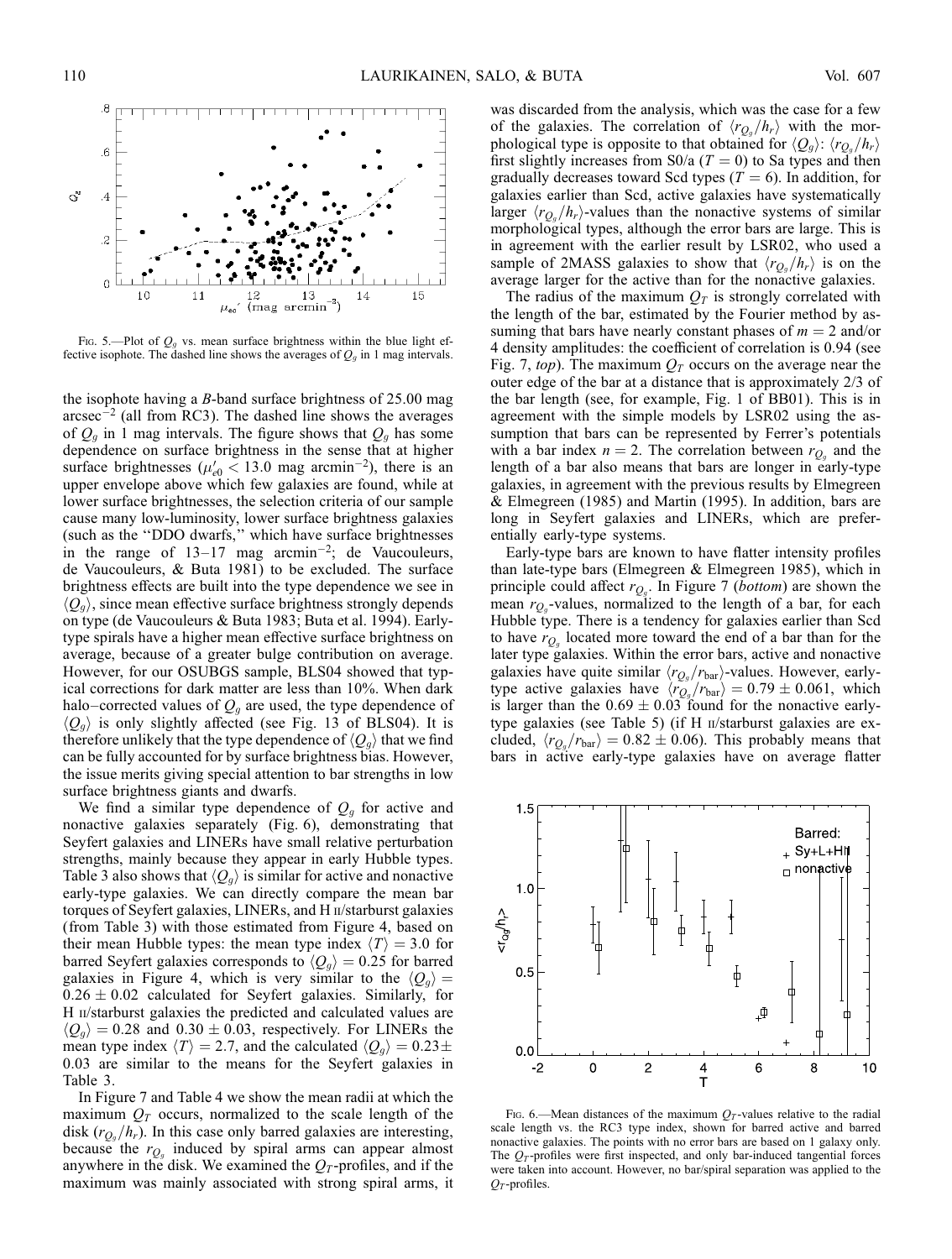÷,

TABLE 3

|               | MEAN $Q_a$                                |               |                                           |    |
|---------------|-------------------------------------------|---------------|-------------------------------------------|----|
|               | <b>ALL GALAXIES</b>                       | <b>BARRED</b> |                                           |    |
| <b>SAMPLE</b> | $\langle Q_{\alpha} \rangle$ ± Mean Error | N             | $\langle Q_{\alpha} \rangle$ ± Mean Error | N  |
|               | $0.211 \pm 0.015$                         | 82            | $0.252 \pm 0.019$                         | 54 |
|               | $0.191 \pm 0.017$                         | 58            | $0.235 \pm 0.021$                         | 43 |
|               | $0.206 \pm 0.022$                         | 40            | $0.250 + 0.029$                           | 25 |
|               | $0.176 \pm 0.023$                         | 38            | $0.231 \pm 0.033$                         | 23 |
|               | $0.261 + 0.029$                           | 24            | $0.298 + 0.036$                           | 16 |
|               | $0.231 \pm 0.015$                         | 98            | $0.267 \pm 0.033$                         | 50 |
|               | $0.178 + 0.015$                           | 74            | $0.225 + 0.017$                           | 47 |
|               | $0.258 \pm 0.015$                         | 101           | $0.288 \pm 0.031$                         | 57 |
|               | $0.187 \pm 0.019$                         | 46            | $0.227 + 0.023$                           | 32 |
|               | $0.171 \pm 0.018$                         | 39            | $0.213 + 0.021$                           | 28 |
|               | $0.164 \pm 0.024$                         | 28            | $0.221 \pm 0.026$                         | 15 |
|               | $0.243 \pm 0.028$                         | 31            | $0.288 \pm 0.034$                         | 22 |
|               | $0.246 \pm 0.027$                         | 32            | $0.277 \pm 0.044$                         | 15 |
|               | $0.262 \pm 0.019$                         | 67            | $0.287 \pm 0.046$                         | 35 |
|               |                                           |               | $0.241 \pm 0.013$                         | 65 |
|               |                                           |               | $0.398 \pm 0.078$                         | 20 |



FIG. 7.—*Top*: Correlation between the length of the bar and the radius of the  $Q_T$ -maximum. The length of the bar is estimated from the  $m = 2$  and 4 Fourier phases by assuming that they are maintained nearly constant in the bar region. The line shows a least-squares fit slope of 1.3 between the two parameters (the coefficient of correlation is 0.94). Bottom: Ratio  $r_{Q_g}/r_{bar}$  as a function of RC3 type index  $T$  for barred active (Seyfert+LINER+H  $\text{II}$ ) and nonactive galaxies.

surface brightness distributions than bars in their nonactive counterparts.

# 5.2.  $m = 2$  Density Amplitudes,  $A_2$

We have shown that  $Q_g$  and  $r_{Q_g}/h_r$  have opposite correlations with Hubble type. However, neither of these parameters can be directly tied to the mass of a bar. Both parameters are affected by massive bulges, which dilute  $Q_q$  and push  $r_{Q_q}$ outward. A better estimate of the relative mass of a bar is the Fourier amplitude of density: when normalized to the  $m = 0$ component, the underlying disk and bulge are taken into account. We use the  $m = 2$  (A<sub>2</sub>) and  $m = 4$  (A<sub>4</sub>) components, which are the dominant modes in bars and have the advantage of appearing above the noise level for all barred galaxies.

In order to avoid noise, especially in the outer parts of the images, and also to avoid strong  $m = 2$  amplitudes induced by strong spiral arms, we did not automatically select the maximum amplitude of density over all radii. Instead,  $Q_T$ -profiles were first inspected, and the distance of the maximum  $Q_T$ , corresponding to a bar, was found. Then the radial profiles of the density amplitudes were investigated near that distance, within 15 pixels inward and 35 pixels outward from the  $Q_T$ maximum. This procedure facilitated the selection of only those amplitude peaks that are associated with the bar. We found that both  $\langle A_2 \rangle$  and  $\langle A_4 \rangle$  are more pronounced in earlytype galaxies and *decrease* toward later types (Fig. 8, top left). Using the same amplitudes for the potential evaluation of bars, the mean  $Q_q$  was found to *increase* toward later Hubble types (Fig. 8, top right), as was also the case when higher Fourier terms were taken into account (see Fig. 4). At first sight, this is surprising because  $Q<sub>g</sub>$  increases with the increasing density amplitude, as is also shown in Figure 8 (bottom). However, the correlation is more shallow for early-type galaxies, so that for a certain  $Q_g$ , the early-type galaxies have stronger  $m = 2$ amplitudes than the late-type systems. This is one of the most important results of this paper, and it clearly indicates that bars in early-type galaxies can at the same time be massive and have weak perturbation strengths. Since strong perturbation strength also means high ellipticity of a bar (LSR02, BLS04), our result challenges the evolutionary picture of bars as outlined by Athanassoula (2003). The derived correlations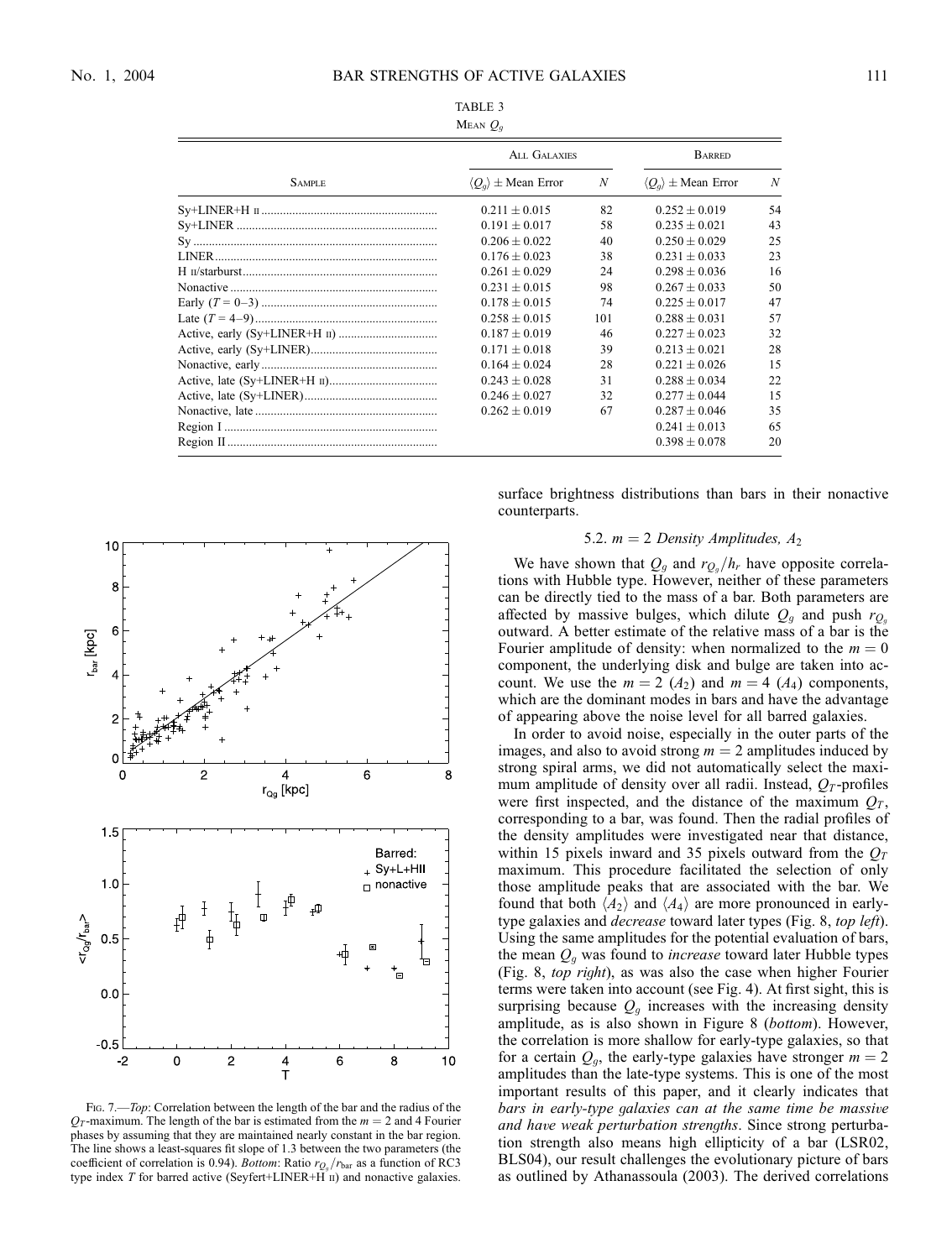$\equiv$ 

|                               | MEAN $r_{O_a}/h_R$                                  |               |                                              |    |
|-------------------------------|-----------------------------------------------------|---------------|----------------------------------------------|----|
|                               | <b>ALL GALAXIES</b>                                 | <b>BARRED</b> |                                              |    |
| <b>SAMPLE</b>                 | $\langle r_{O_n}/h_r \rangle \pm \text{Mean Error}$ | N             | $\langle r_{Q_a}/h_r \rangle \pm$ Mean Error | N  |
|                               | $1.046 \pm 0.070$                                   | 82            | $0.854 + 0.064$                              | 48 |
|                               | $1.114 \pm 0.088$                                   | 58            | $0.888 \pm 0.075$                            | 37 |
|                               | $1.168 + 0.114$                                     | 40            | $0.984 + 0.123$                              | 20 |
|                               | $1.028 \pm 0.108$                                   | 38            | $0.775 \pm 0.063$                            | 22 |
|                               | $0.880 + 0.104$                                     | 24            | $0.685 + 0.091$                              | 16 |
|                               | $0.847 \pm 0.058$                                   | 98            | $0.552 + 0.049$                              | 44 |
|                               | $1.038 \pm 0.073$                                   | 74            | $0.907 \pm 0.069$                            | 39 |
|                               | $0.857 \pm 0.056$                                   | 101           | $0.567 + 0.044$                              | 57 |
| Active, early (Sy+LINER+H II) | $1.102 \pm 0.101$                                   | 46            | $0.930 \pm 0.093$                            | 27 |
|                               | $1.159 \pm 0.115$                                   | 39            | $0.959 + 0.108$                              | 23 |
|                               | $0.933 \pm 0.099$                                   | 28            | $0.855 \pm 0.088$                            | 12 |
|                               | $1.051 \pm 0.100$                                   | 31            | $0.757 \pm 0.080$                            | 21 |
|                               | $1.021 \pm 0.102$                                   | 32            | $0.770 \pm 0.096$                            | 14 |
|                               | $0.802 \pm 0.073$                                   | 58            | $0.439 \pm 0.045$                            | 32 |
|                               |                                                     |               | $0.780 \pm 0.037$                            | 65 |
|                               |                                                     |               | $0.374 \pm 0.058$                            | 20 |
|                               |                                                     |               |                                              |    |

TABLE 4

also explain why Seyfert galaxies and LINERs, appearing preferentially in early-type systems, have on average more massive bars and relatively weaker gravitational perturbation strengths than the nonactive systems, whereas H  $\text{II/starburst}$ galaxies, appearing preferentially in later type systems, have stronger gravitational perturbations (see Tables 3 and 6).

# 5.3. Comparison of Different Indexes of Bar Strength

In  $\S$  3 we used the family classifications of EFP02 in the near-IR to study bar fractions in active and nonactive galaxies. We found that all active galaxy classes (Seyfert galaxies, LINERs, and H II/starburst galaxies) have similar fractions of SB-type bars (or Fourier bars), which are generally thought to be strong bars. In the following we discuss whether this also means that Seyfert galaxies, LINERs, and H  $\text{II/s}$ tarburst galaxies have similar fractions of massive bars.

In Figure 9 we show how the family classes in the near-IR are related to the above discussed parameters characterizing the prominence of bars. In spite of the large overlap between SB- and SAB-type galaxies, it is also clear that SB-type bars have on the average stronger density contrasts  $(A_2)$  and perturbation strengths  $(Q_g)$  than SAB-type bars. On the other hand, we also showed previously that bars are more massive in early-type galaxies (or in Seyfert galaxies and LINERs; Fig. 8). Therefore, it is possible that H  $\text{II/starburst}$  galaxies (appearing in late-type systems) have more SB-type bars than do Seyfert galaxies and LINERs because, given the smaller masses of their bars, not all bars were detected. However,  $A_2$ and  $A_4$  amplitudes for H  $\pi$  istarburst galaxies are not significantly smaller than for Seyfert galaxies or LINERs (Table 6), so our conclusion is that Seyfert galaxies, LINERs, and H II/starburst galaxies have similar fractions of massive bars.

Another finding in  $\S$  3 was that the total number of bars in H  $\pi$ /starburst galaxies is extremely high, mainly because, in addition to SB-type bars, they also have a large number of SAB-type bars. An interesting question is then what makes SAB-type bars favorable for strong nuclear/circumnuclear star formation but not for Seyfert- or LINER-type nuclear activity?

On the basis of our data alone, it is difficult to explain this, but we can learn something by comparing the histograms of

| Sample | $\langle r_{\rm bar}/h_r \rangle$ | N  | $\langle r_{Q_q}/r_{\rm bar} \rangle$ | N  |
|--------|-----------------------------------|----|---------------------------------------|----|
|        | $1.217 \pm 0.090$                 | 48 | $0.754 \pm 0.039$                     | 54 |
|        | $1.218 \pm 0.107$                 | 37 | $0.787 + 0.045$                       | 43 |
|        | $1.336 \pm 0.180$                 | 20 | $0.842 \pm 0.068$                     | 25 |
|        | $1.074 + 0.080$                   | 22 | $0.715 \pm 0.039$                     | 23 |
|        | $1.087 \pm 0.131$                 | 16 | $0.633 \pm 0.058$                     | 16 |
|        | $0.919 \pm 0.064$                 | 44 | $0.602 \pm 0.027$                     | 50 |
|        | $1.303 \pm 0.104$                 | 39 | $0.759 \pm 0.040$                     | 47 |
|        | $0.907 \pm 0.056$                 | 53 | $0.616 + 0.030$                       | 57 |
|        | $1.300 + 0.138$                   | 27 | $0.792 + 0.057$                       | 32 |
|        | $1.292 + 0.154$                   | 23 | $0.816 + 0.061$                       | 28 |
|        | $1.307 \pm 0.139$                 | 12 | $0.690 \pm 0.029$                     | 15 |
|        | $1.109 + 0.103$                   | 21 | $0.698 + 0.049$                       | 22 |
|        | $1.096 \pm 0.129$                 | 14 | $0.731 \pm 0.060$                     | 15 |
|        | $0.774 + 0.052$                   | 32 | $0.565 \pm 0.036$                     | 35 |
|        | $1.075 \pm 0.052$                 | 65 | $0.754 \pm 0.032$                     | 65 |
|        | $0.808 \pm 0.079$                 | 20 | $0.453 + 0.043$                       | 20 |
|        |                                   |    |                                       |    |

TABLE 5 MEAN SCALED BAR LENGTHS AND  $r_{Q_q}$ -Values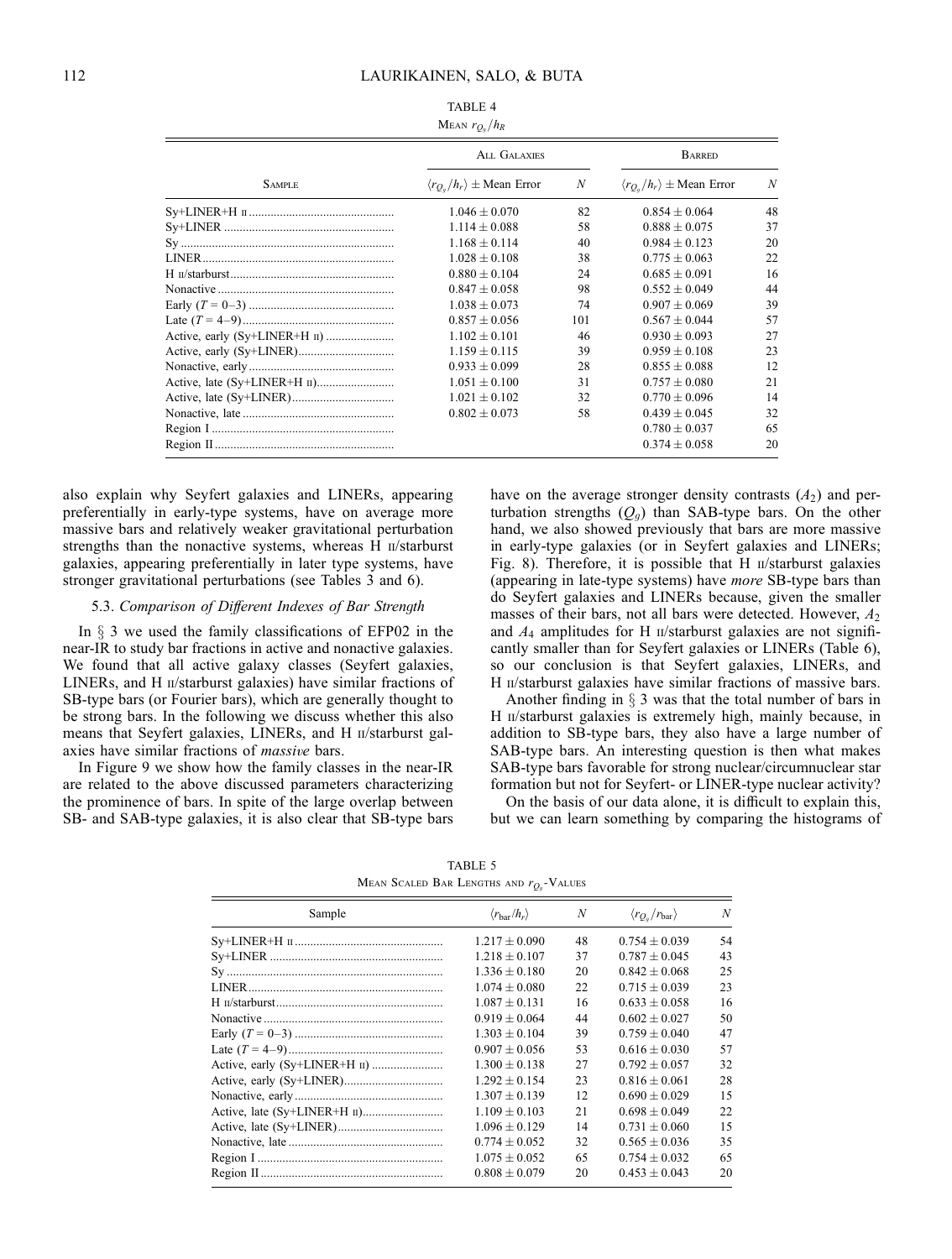

Fig. 8.—Top left: Plot of the  $m = 2$  and 4 amplitude of density (A<sub>2</sub> and A<sub>4</sub>) vs. RC3 type index for the sample galaxies. The measurements are shown only for  $m = 2$ , and the lines show the mean values of  $A_2$  and  $A_4$  assigned to each Hubble type. Top right: Maximum gravitational perturbation strength vs. RC3 type index when only  $m = 2$  amplitudes of density are considered in the potential evaluation. Bottom: Maximum perturbation strength vs. the amplitude of density when only the  $m = 2$  mode is considered, showing early- and late-type galaxies separately.

| NIEAN A? AND A4 FOR DARRED GALAXIES                                                                                                                                                                                                                           |                                    |    |                                    |  |  |  |
|---------------------------------------------------------------------------------------------------------------------------------------------------------------------------------------------------------------------------------------------------------------|------------------------------------|----|------------------------------------|--|--|--|
| Sample                                                                                                                                                                                                                                                        | $\langle A_2 \rangle$ ± Mean Error | N  | $\langle A_4 \rangle$ ± Mean Error |  |  |  |
|                                                                                                                                                                                                                                                               | $0.532 + 0.033$                    | 54 | $0.244 + 0.023$                    |  |  |  |
| $\text{Sy+LINER}\dots\hspace{-0.05cm}\dots\hspace{-0.05cm}\dots\hspace{-0.05cm}\dots\hspace{-0.05cm}\dots\hspace{-0.05cm}\dots\hspace{-0.05cm}\dots\hspace{-0.05cm}\dots\hspace{-0.05cm}\dots\hspace{-0.05cm}\dots\hspace{-0.05cm}\dots\hspace{-0.05cm}\dots$ | $0.541 + 0.036$                    | 43 | $0.255 + 0.026$                    |  |  |  |
|                                                                                                                                                                                                                                                               | $0.564 + 0.046$                    | 25 | $0.260 + 0.032$                    |  |  |  |
|                                                                                                                                                                                                                                                               | $0.511 + 0.053$                    | 23 | $0.252 + 0.039$                    |  |  |  |
|                                                                                                                                                                                                                                                               | $0.505 \pm 0.069$                  | 16 | $0.219 \pm 0.046$                  |  |  |  |
|                                                                                                                                                                                                                                                               | $0.442 + 0.028$                    | 50 | $0.184 + 0.016$                    |  |  |  |
|                                                                                                                                                                                                                                                               | $0.580 + 0.034$                    | 47 | $0.269 + 0.023$                    |  |  |  |
|                                                                                                                                                                                                                                                               | $0.414 + 0.025$                    | 57 | $0.172 + 0.015$                    |  |  |  |
|                                                                                                                                                                                                                                                               | $0.588 + 0.046$                    | 32 | $0.276 + 0.031$                    |  |  |  |
|                                                                                                                                                                                                                                                               | $0.579 \pm 0.048$                  | 28 | $0.273 + 0.034$                    |  |  |  |
|                                                                                                                                                                                                                                                               | $0.563 \pm 0.039$                  | 15 | $0.252 + 0.027$                    |  |  |  |
|                                                                                                                                                                                                                                                               | $0.451 \pm 0.039$                  | 22 | $0.198 + 0.029$                    |  |  |  |
|                                                                                                                                                                                                                                                               | $0.470 + 0.051$                    | 15 | $0.221 + 0.039$                    |  |  |  |
|                                                                                                                                                                                                                                                               | $0.390 + 0.033$                    | 35 | $0.155 + 0.017$                    |  |  |  |
|                                                                                                                                                                                                                                                               | $0.508 \pm 0.028$                  | 65 | $0.222 \pm 0.019$                  |  |  |  |
|                                                                                                                                                                                                                                                               | $0.515 \pm 0.053$                  | 20 | $0.238 \pm 0.031$                  |  |  |  |

TABLE 6  $M_{Edd}$   $A_{2}$  and  $A_{4}$  for Barred  $G_{44}$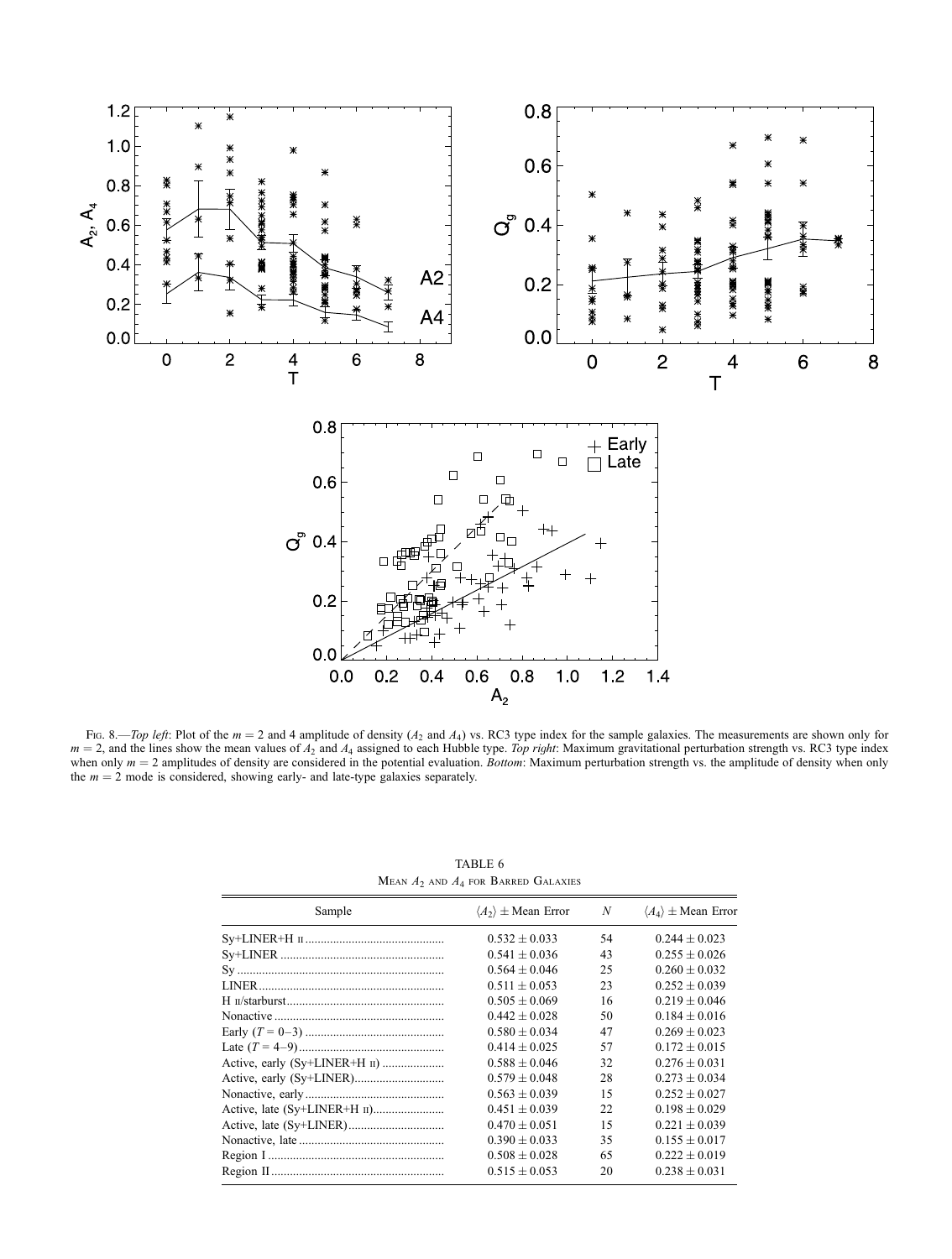

Fig. 9.—Histograms of the number of sample galaxies vs. the maximum relative gravitational torque  $(Q_g)$ , the radius of this maximum scaled to the scale length of the disk  $(r_{Q_q}/h_r)$ , and the  $m = 2$  amplitude of density  $(A_2)$ . For all three parameters the de Vaucouleurs' family classes by EFP02 in the  $H$  band are shown.

the number of sample galaxies with the three parameters of the bars,  $Q_g$ ,  $r_{Q_g}/h_r$ , and  $A_2$ . As expected, SAB-type bars both are less massive and have on the average weaker perturbation strengths than SB-type bars: except for a few galaxies, SABtype bars represent the lower end in the distribution of SBtype bars for both parameters. SAB-type galaxies also largely overlap with the nonbarred SA-type galaxies, whereas for the optically identified bars, the overlap is considerably smaller (see BB01). Most interesting is perhaps what is shown in Figure 9 (*middle*): although the perturbation strengths of SABtype galaxies are small, their  $r_{Q_q}/h_r$ -values are large. This probably means either that they have flatter bars or, alternatively, that the bars are longer than in SB-type galaxies, which is not intuitively expected.

# 6. BULGES IN ACTIVE AND NONACTIVE GALAXIES

Above we have discussed the parameters  $Q_g$ ,  $r_{Q_g}/h_r$ , and  $A_2$ in active and nonactive galaxies, showing that if bars are long and have strong density contrasts (are massive), it does not necessarily mean that they also have strong perturbation strengths. However, all these parameters are correlated with the morphological type, which implies that bulges most probably play an important role in controlling them. In the following we use two-dimensional bulge-disk-bar decomposition to study the scale parameters and bulge-to-disk luminosity ratios  $(B/D)$ for the same galaxies.

We use the generalized Sérsic (1968) radial intensity profile to represent the bulge:

$$
I(r) = I_e \exp\{-b_n\left[\left(\frac{r}{r_e}\right)^{1/n} - 1\right]\},\,
$$

where  $I_e$  is the intensity at the effective radius  $r_e$ , which encloses 50% of the light. The parameter *n* is a shape parameter, so that large n-values correspond to more peaked surface brightness distributions. Values of  $n = 1$  and 4 are special cases of the more general function, so that  $n = 1$  corresponds to an exponential distribution and  $n = 4$  to the  $R^{1/4}$  law. In principle, a good approximation is available for calculating  $b_n$  for  $n =$ 1–10, but since many of the galaxies in our sample have  $n < 1$ , the exact expression for  $b_n$  was used to calculate  $r_e$  (Graham 2001). The  $B/D$  ratio was calculated including in the disk both the exponential disk and the bar; thus, the adopted bar model is not critical for the derived  $B/D$  ratio. In the statistical analysis, using the decomposition results, we eliminated nine galaxies for which the decomposition was uncertain, either because the images were not deep enough or because the bulge was too poorly resolved from the underlying bright disk.

#### 6.1. B/D Ratio versus the Indexes of Bar Strength

In Figure 10 we show  $Q_g$  versus the  $B/D$  ratio for all galaxies in the sample. The plot shows that  $Q_q$  for a given  $B/D$ ratio gradually decreases toward larger  $B/D$  ratios. This  $B/D$ dependent upper limit is a clear manifestation of the fact that massive bulges, which form an important part of the axisymmetric component, dilute the nonaxisymmetric gravitational forces. If all the weakening of  $Q<sub>q</sub>$  is assumed to be due to the dilution effect,  $Q_q$  can be reduced from as much as  $\sim 0.6$  to as little as 0.1, corresponding to five bar torque classes as defined by BB01. Similar diagrams, divided into early/late and active/ nonactive galaxies, are shown in Figure 11. A logarithmic scale is used in order to better show the galaxies with small  $B/D$ ratios. The dilution starts to be visible already for  $B/D > 0.1$ . Since the large majority of early-type galaxies have massive bulges, the dilution effect is a plausible explanation for their weak perturbation strengths. On the other hand, bars in latetype galaxies, where the bulges are less massive, are not much affected. This is also an obvious reason why H  $\mu$ /starburst galaxies can have strong perturbation strengths. The correlations of  $r_{Q_q}/h_r$  and  $A_2$  with the  $B/D$  ratio are shown in Figures 12 and 13. Although the perturbation strength is largely controlled by the bulge mass, the effect of the bulge is less important for  $r_{Q_q}/h_r$ , which for most of the early-type galaxies is nearly constant. Late-type galaxies have smaller  $r_{Q_g}/h_r$ -values than the early-type systems, but again, the length of a bar does not depend on the  $B/D$  ratio;  $r_{Q_g}/h_r$  is small for all galaxies with  $B/D < 0.03$ , but it is also small for many latetype galaxies with massive bulges.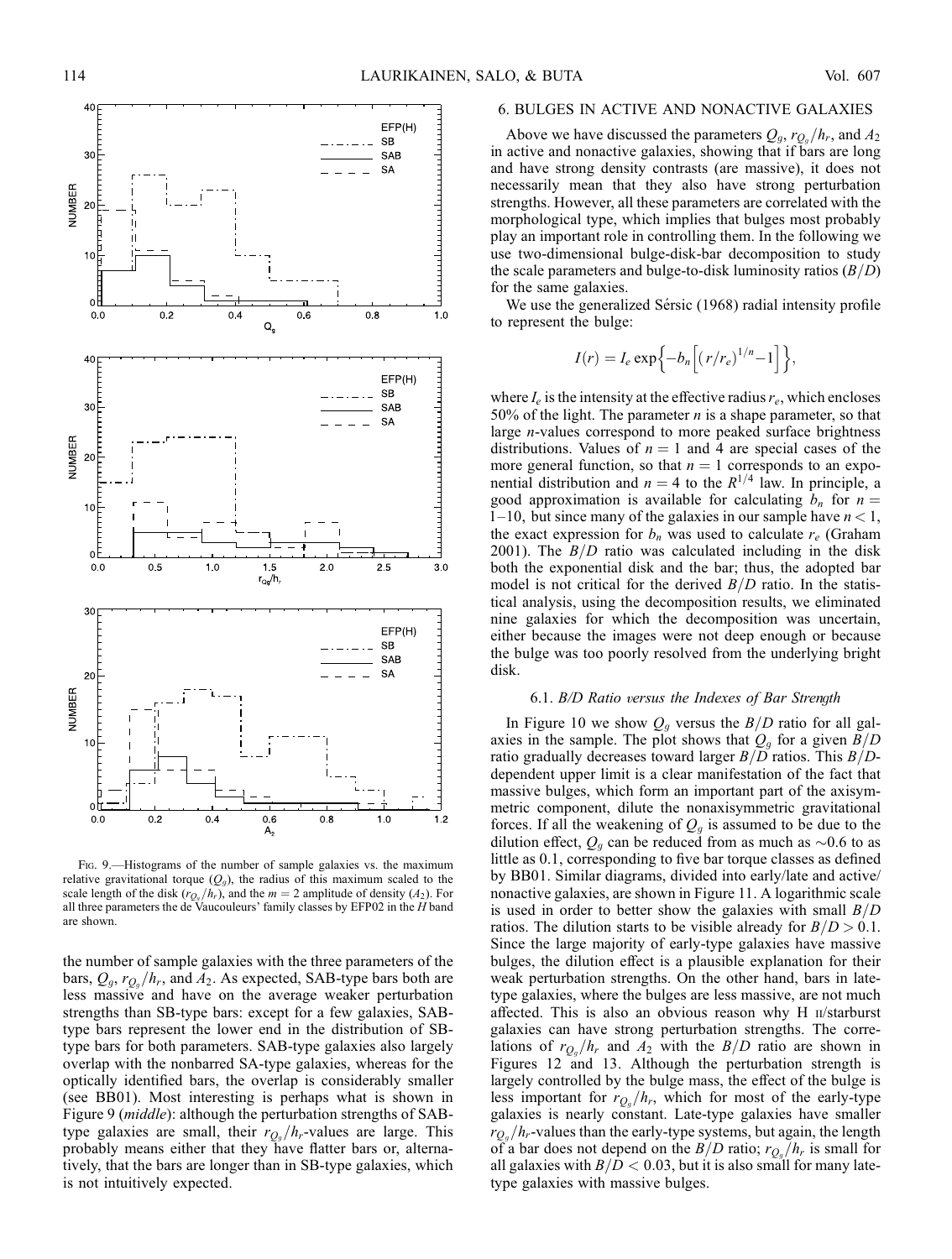

Fig. 10.—Maximum relative gravitational torque  $(Q_g)$  vs. bulge-to-disk  $(B/D)$  mass ratio for the barred galaxies in the sample. The linear scale shows well how massive bulges dilute the nonaxisymmetric perturbations in bars.

There is some evidence showing that the upper limit of the density contrast,  $A_2$ , increases toward larger  $B/D$  ratios (Fig. 13), which is in line with the predictions of the models by Athanassoula (2003). However, the tendency is weak, and actually, a more significant characteristic in the diagram is that early-type galaxies have on average stronger density contrasts



Fig. 11.—Maximum relative gravitational torque  $(Q_g)$  vs.  $B/D$  ratio. Top: Barred early-  $(T = 0-3)$  and late-type  $(T = 4-9)$  spirals, based on the morphological classifications in RC3. Bottom: Barred active and nonactive galaxies.



FIG. 12.—Distance of the maximum  $Q_T$  scaled to the scale length of the disk  $(r_{Q_q}/h_r)$  vs.  $B/D$  ratio. Top: Barred early-  $(T = 0-3)$  and late-type  $(T = 4-9)$  spirals, based on the morphological classifications in RC3. Bottom: Barred active and nonactive galaxies.

than the late-type systems. Seyfert galaxies and LINERs have a large scatter in the diagram, but they behave largely in a manner similar to that of the early-type galaxies. In addition, H  $\text{II}/\text{star}$ burst galaxies do not appear preferentially in late-type galaxies with  $B/D < 0.05$ .

In order to have a direct comparison with the models by Athanassoula (2003), we also calculated the corresponding density parameter  $S_b$ :

$$
S_b = \frac{\int_0^{R_{\max}} \sqrt{A_m^2 + B_m^2} r dr}{\int_0^{R_{\max}} A_0 r dr},
$$

where

$$
A_m(r) = \frac{1}{\pi} \int_0^{2\pi} \sigma(r, \Theta) \cos(m, \Theta) d\Theta,
$$
  

$$
B_m(r) = \frac{1}{\pi} \int_0^{2\pi} \sigma(r, \Theta) \sin(m, \Theta) d\Theta,
$$

and  $\sigma(r, \Theta)$  is the projected surface density. In the calculation we extended these formulas for a single Fourier component to cover all even terms up to  $m = 10$ , by taking into account the amplitudes and phases of the different m-components. This is an alternative way of estimating the density amplitudes of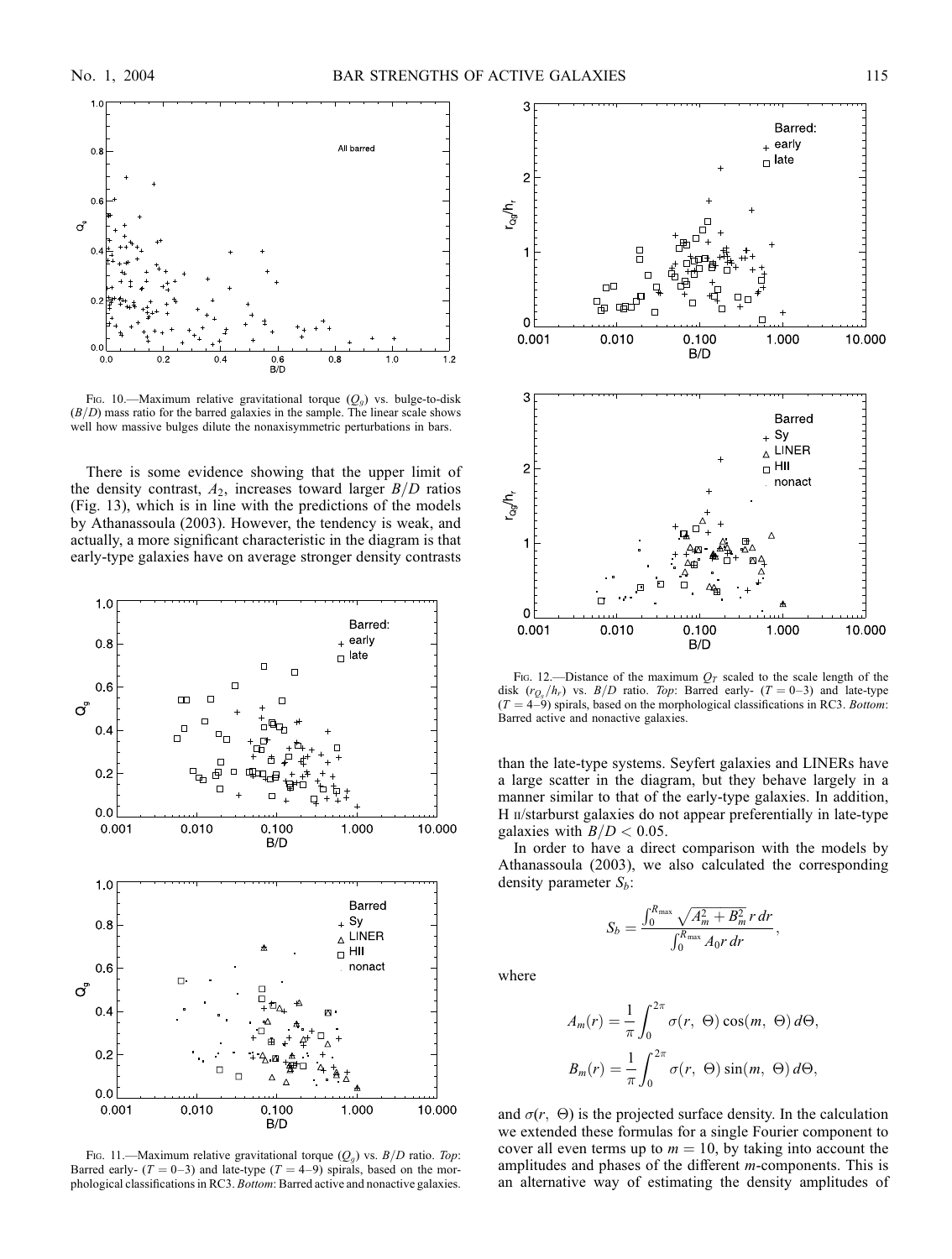

Fig. 13.—Plot of the  $m = 2$  amplitude of density  $(A_2)$  vs.  $B/D$  ratio. Top: Barred early-  $(T = 0-3)$  and late-type  $(T = 4-9)$  spirals, based on the morphological classifications in RC3. Bottom: Barred active and nonactive galaxies.

bars, and therefore it is not unexpected that the correlation of  $S_b$  with the  $B/D$  ratio (Fig. 14) is quite similar to that for  $A_2$ : the upper limit somewhat increases toward larger  $B/D$  ratios. In Figure 14 (*bottom*) the density parameter  $S_b$  is shown as a function of galaxy luminosity, normalized to Schechter's luminosity, showing that galaxy luminosity is not a dominant factor for the density contrast of a bar.

### 6.2. Other Properties of the Bulges

Sersic's (1968) law defined two parameters of the bulge, the effective radius  $r_e$  and the shape parameter n, which are shown as a function of  $B/D$  ratio for active and nonactive galaxies in Figure 15. These parameters are correlated with each other so that exponential bulges have smaller  $r_e$  than those approaching the  $R^{1/4}$  density law. In addition, brighter bulges have larger  $r_e$ and *n*. On the other hand,  $r_e/h_r$  is similar for early- and latetype galaxies (see Table 7).

As expected, Seyfert galaxies and LINERs have  $B/D$  ratios typical for early-type galaxies. Since not all early-type galaxies are active, it is interesting to compare their properties: active early-type galaxies have marginally smaller  $r_e/h_r$  than their nonactive counterparts ( $\langle r_e/h_r \rangle = 0.148 \pm 0.014$  vs. 0.161  $\pm$ 0:019, respectively), andthe bulges are marginallymore massive  $(\langle B/D \rangle = 0.346 \pm 0.044 \text{ vs. } 0.268 \pm 0.042)$ , indicating that Seyfert galaxies and LINERs probably have more centrally concentrated bulges. However, the differences are marginal. In addition, the bright nuclei might affect the decomposition, so that this result should be verified by observations that are not seeinglimited and in which the nuclei are also modeled. For H II/starburst galaxies the effective radii of the bulges are clearly smaller than in the late-type galaxies in general  $\langle \langle r_e/h_r \rangle = 0.104 \pm 10^{-10}$ 0.016 vs. 0.166  $\pm$  0.019, respectively), although their  $B/D$  ratios are typical for late-type systems. The difference is statistically significant. This most possibly means that the bulges in H  $\text{II}/\text{star}$  burst galaxies are more centrally concentrated than in average late-type spirals, but again, the same caution as was made for Seyfert galaxies and LINERs is also valid here.

In the plane, most galaxies have either a thin bar (late-type spirals) or a thick bar (early-type galaxies), but there are also galaxies with a thick inner section with thin outer ends. These two-component bars were also noted by Block et al. (2001) and were interpreted in terms of a two-stage process of bar formation. We identified the clearest cases of this kind of system in our sample, shown in Table 8. Interestingly, except for one galaxy, they all show Seyfert- or LINER-type nuclear activity and have early Hubble types ( $\langle T \rangle = 2.1$ ). In comparison to average early-type galaxies, these systems have marginally less massive bulges ( $B/D = 0.221 \pm 0.037$  vs.  $0.278 \pm 0.070$ ) and stronger perturbation strengths ( $\langle Q_q \rangle = 0.352 \pm 0.049$ vs.  $0.232 \pm 0.017$ ). However, the most outstanding property of these galaxies is that their bars are extremely massive:  $\langle A_2 \rangle = 0.790 \pm 0.069$  in comparison to 0.580  $\pm$  0.034, which is the mean for the early-type galaxies. In addition, the  $m = 4$  amplitudes of the bars are more pronounced than in



Fig. 14.—Same as Fig. 12, but instead of the density contrast parameter  $A_2$ , the parameter  $S_b$ , following Athanassoula (2003), is shown. The definition of the parameter is explained in the text.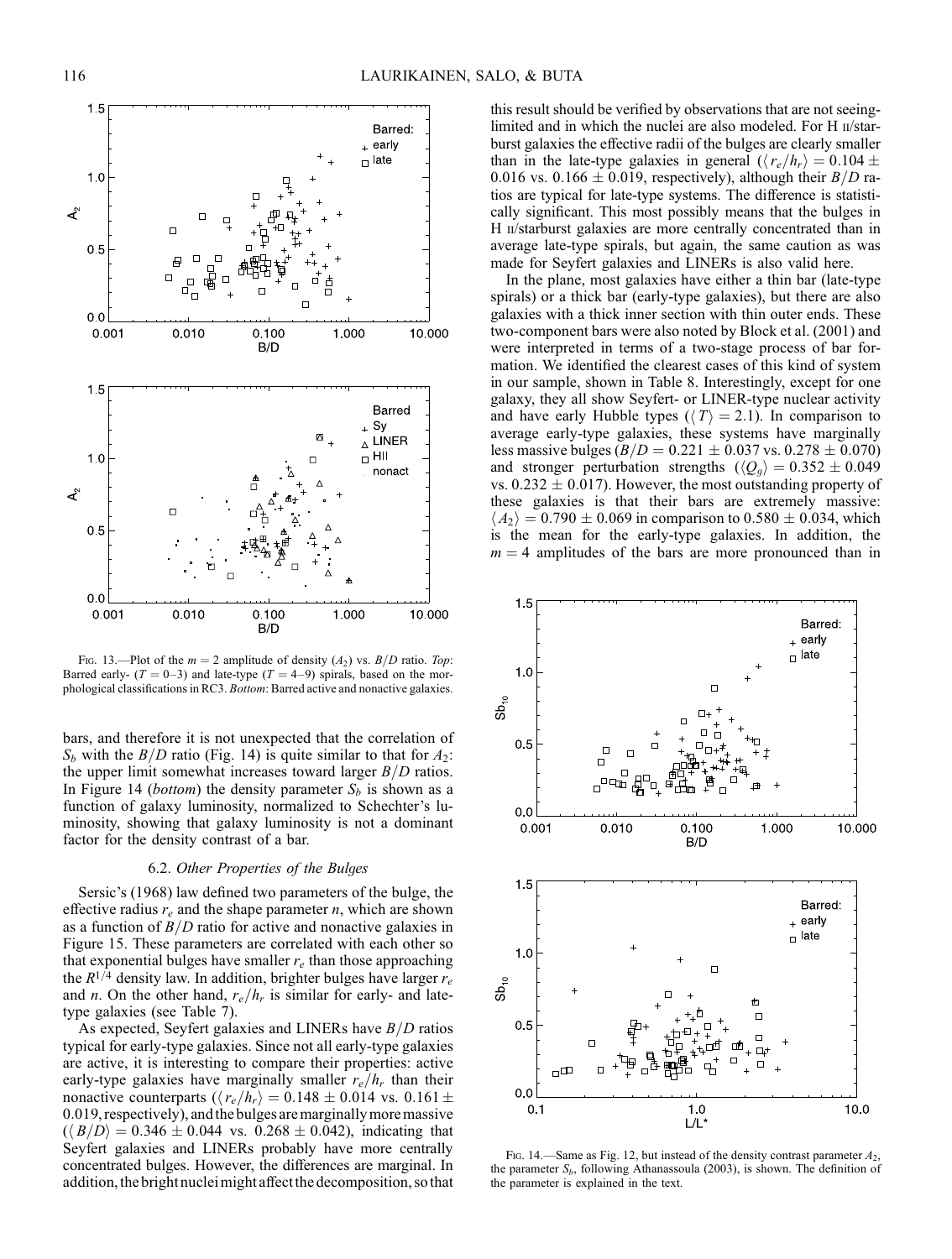

Fig. 15.—Left panels: Shape parameter n in Sérsic's (1968) law for the surface density distribution of galaxies vs. B/D ratio. Middle panels: Effective radius of the bulge scaled to the scale length of the disk  $(r_e/h_r)$  vs.  $B/D$  ratio. Right panels: Effective radius of the bulge vs. the shape parameter of the bulge. The top panels show the correlations for early- and late-type galaxies, whereas the bottom panels show the active and nonactive galaxies.

| Sample | $\langle r_e/h_r \rangle \pm$ Mean Error | $\langle B/D \rangle \pm$ Mean Error | N   |
|--------|------------------------------------------|--------------------------------------|-----|
|        | $0.163 \pm 0.011$                        | $0.209 \pm 0.019$                    | 167 |
|        | $0.153 \pm 0.017$                        | $0.306 + 0.049$                      | 40  |
|        | $0.169 \pm 0.022$                        | $0.349 + 0.051$                      | 38  |
|        | $0.104 + 0.016$                          | $0.134 + 0.027$                      | 22  |
|        | $0.153 \pm 0.011$                        | $0.317 + 0.032$                      | 73  |
|        | $0.166 + 0.019$                          | $0.111 + 0.014$                      | 89  |
|        | $0.148 \pm 0.014$                        | $0.346 + 0.044$                      | 46  |
|        | $0.153 \pm 0.016$                        | $0.367 + 0.047$                      | 42  |
|        | $0.161 + 0.019$                          | $0.268 + 0.042$                      | 27  |
|        | $0.149 \pm 0.024$                        | $0.137 + 0.024$                      | 31  |
|        | $0.148 \pm 0.032$                        | $0.113 \pm 0.059$                    | 23  |
|        | $0.175 \pm 0.026$                        | $0.096 + 0.017$                      | 58  |
|        | $0.130 + 0.015$                          | $0.182 + 0.020$                      | 64  |
|        | $0.141 \pm 0.064$                        | $0.104 \pm 0.044$                    | 17  |

TABLE 7 Mean Effective Radius and B/D Ratio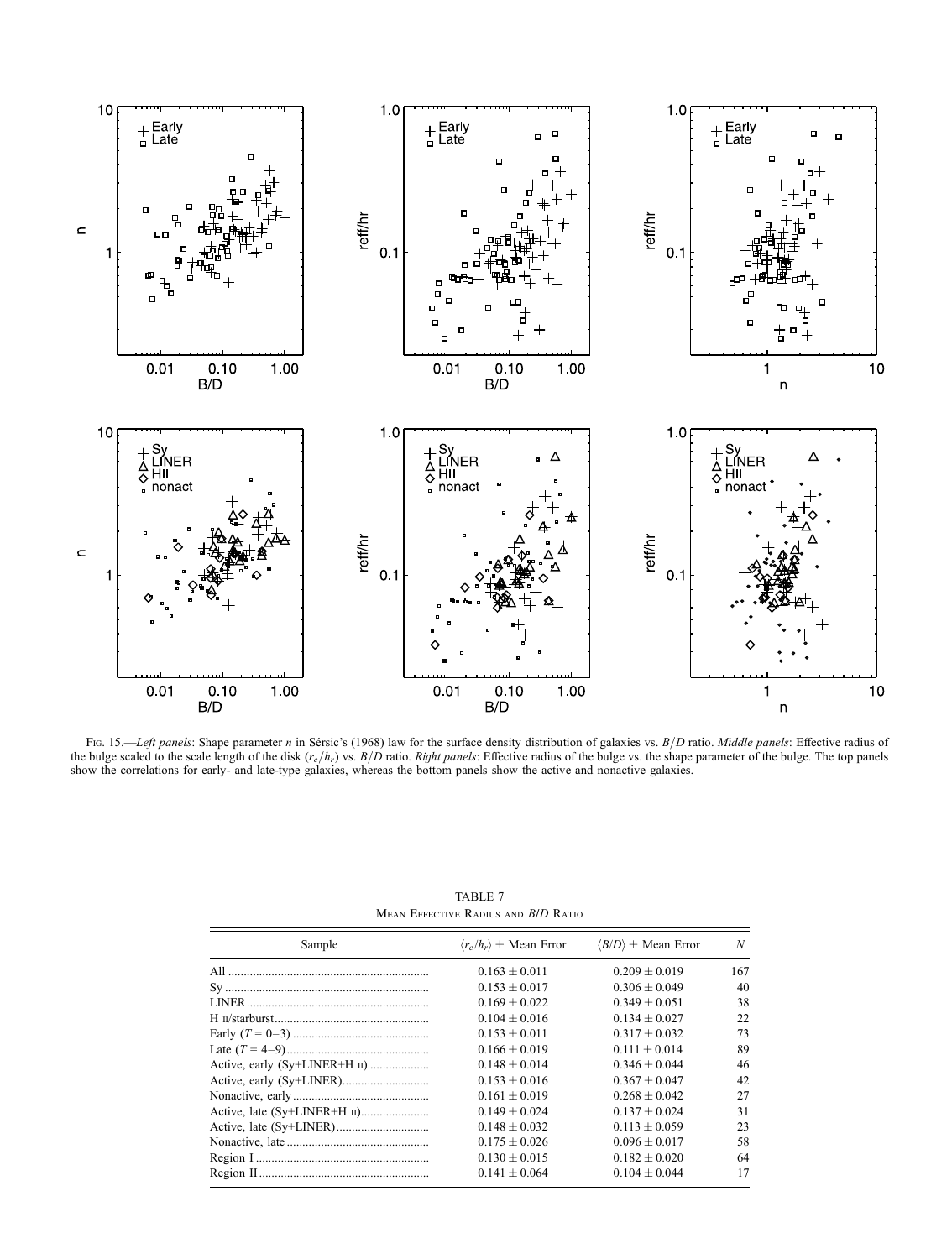| Galaxy | Activity Type          | $\mathcal{Q}_q$ | $r_{O_a}/h_r$ | B/D   | A <sub>2</sub> | $A_4$ |
|--------|------------------------|-----------------|---------------|-------|----------------|-------|
|        | Nonactive              | 0.316           | 0.603         | 0.141 | 0.864          | 0.391 |
|        | $Sv$ 1.5               | 0.158           | 2.123         | 0.177 | 0.444          | 0.272 |
|        | <b>LINER</b>           | 0.442           | 1.028         | 0.190 | 0.895          | 0.571 |
|        | LINER/Sy               | 0.344           | 0.932         | 0.176 | 0.723          | 0.337 |
|        | LINER/Sy               | 0.175           | 1.024         | 0.143 | 0.434          | 0.188 |
|        | Sy1                    | 0.309           | 0.804         | 0.271 | 0.764          | 0.367 |
|        | <b>LINER</b>           | 0.251           | 0.943         | 0.431 | 0.828          | 0.516 |
|        | LINER/Sy2              | 0.696           | 1.099         | 0.069 | 0.867          | 0.555 |
|        | H <sub>II</sub> /LINER | 0.395           | 0.766         | 0.435 | 1.148          | 0.724 |
|        | Sv2                    | 0.436           | 1.259         | 0.178 | 0.932          | 0.551 |

TABLE 8 Galaxies with Thin and Thick Bars

bars of early-type galaxies in general  $(A_2/A_4 = 1.8 \text{ vs. } 2.2,$ respectively).

# 7.  $Q_q$ - $r_{Q_q}/h_r$  PLANE

In order to address the properties of bars more clearly, we show the barred galaxies in the  $Q_g - r_{Q_g}/h_r$  plane. A large majority of both early- and late-type galaxies appear in a rather narrow region, where  $Q<sub>q</sub>$  steadily increases with increasing  $r_{Q_q}/h_r$  (Fig. 16, top). However, there are also many late-type galaxies that lie below this region and a few early-



Fig. 16.—Distance of the maximum  $Q_T$  scaled to the scale length of the disk ( $r_{Q_a}/h_r$ ) vs. the gravitational torque  $Q_a$ . Top: Barred early- and late-type galaxies. Bottom: Barred active and nonactive galaxies.

type systems that appear above the main body of the galaxies in the diagram. There is a tight correlation of  $Q_g$  with  $r_{Q_g}/h_r$  for most of the barred active galaxies, including Seyfert galaxies, LINERs, and H II/starburst galaxies (region I in Fig. 16, bottom). It is also obvious that the strongest bars in the diagram are nonactive or rarely show H  $\mu$ /starburst–like nuclear activity (region II): because of the lack of dilution by massive bulges, the gravitational perturbation strengths can be prominent. A few galaxies with bars with effectively very weak perturbation strengths near the nucleus (small  $Q_g$  and large  $r_{Q_g}/h_r$ ) appear on top of the diagram and show Seyfert- or LINER-type nuclear activity.

In Figure 17 we display  $Q_g$  and  $r_{Q_g}/h_r$  vs. the  $B/D$  ratio for the galaxies in the regions I and II. As expected for their late morphological types ( $\langle T \rangle$  = 5.4), galaxies in region II generally have small bulges  $(B/D < 0.015)$  or have no detectable bulge at all (six galaxies). There is one exception, NGC 1385, which has a larger  $B/D$  ratio. This galaxy has a bright exponential disk underlying the bulge and a prominent bar, and the density contrast between the bulge and the central parts of the disk is not very high, although enough to have a good fit in the decomposition. In spite of that, it is still possible that the uncertainty in the  $B/D$  ratio is large for this galaxy. As shown in Figure 18, the galaxies in region II have both prominent perturbation strengths and strong  $m = 2$  amplitudes of density, indicating that the bars are genuinely strong, not solely because of the lack of dilution by massive bulges. Bars in these galaxies also have much smaller  $r_{Q_g}/h_r$  and  $r_{Q_g}/r_{bar}$ -values than expected for their morphological types (see Tables 4 and 5).

In Figures  $19a-19d$  we show all barred galaxies in the  $Q_q$ - $r_{Q_q}/h_r$  plane, divided into active/nonactive early-type and active/nonactive late-type galaxies. By eye it is difficult to see any obvious characteristics that distinguish the active from the nonactive systems. In addition, active and nonactive earlytype galaxies appear in a similar region in the  $Q_q$ - $r_{Q_q}/h_r$  plane. However, nuclear activity does not appear in those late-type galaxies with effectively strong perturbation strengths near the nucleus, as was also shown in Figure 16. These galaxies are probably more irregular and lack prominent grand-design spiral arms, compared to the other galaxies in the sample. It also seems that bars in early-type galaxies have bright spots at the ends of the bars more often than bars in late-type systems, but this seems not to be related to nuclear activity.

#### 8. DISCUSSION

Seyfert-type nuclear activity is generally attributed to supermassive black holes and the surrounding accretion disks, mainly because most of them exhibit strong 2–10 keV X-ray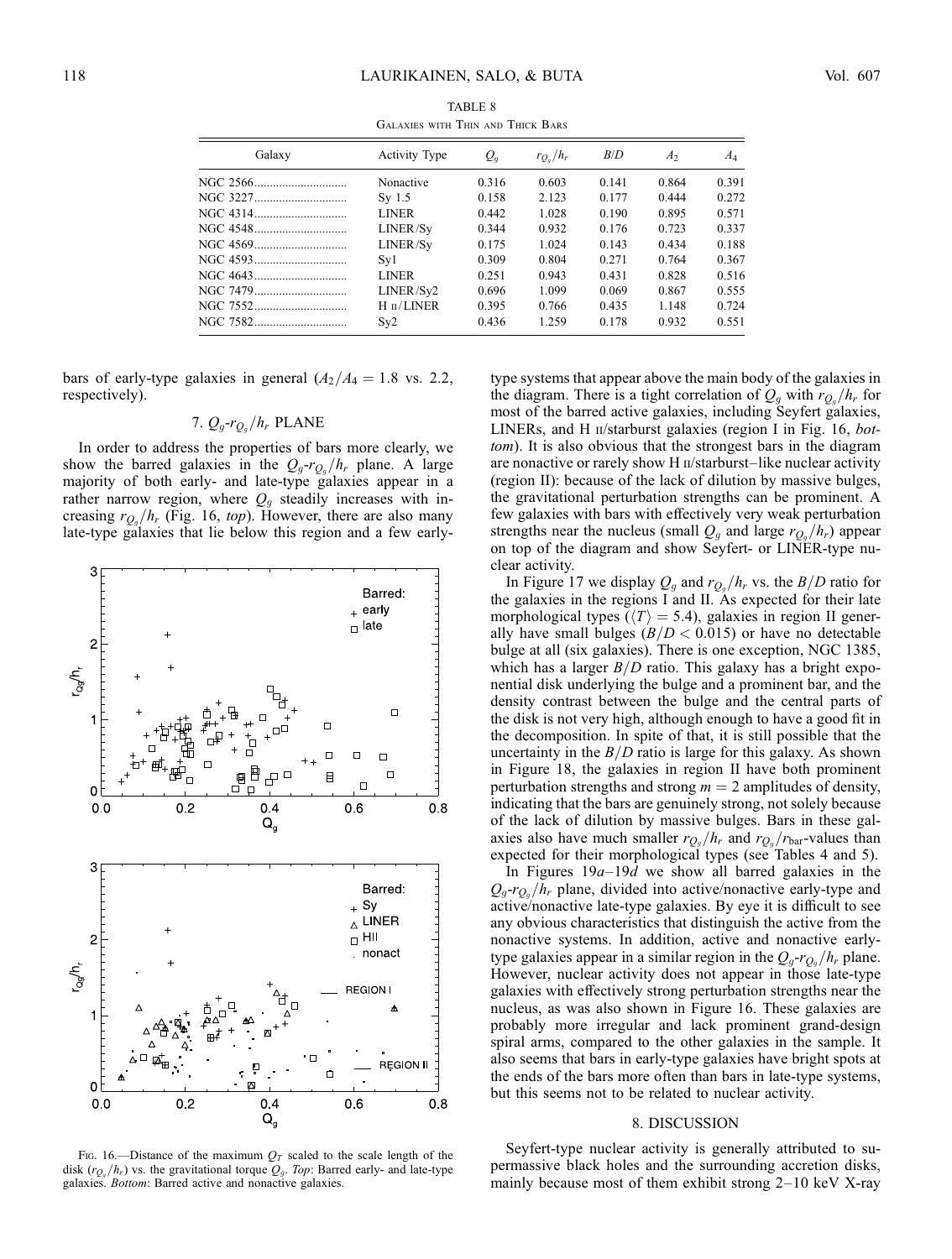

Fig. 17.—*Top*: Maximum relative gravitational torque  $Q_q$  vs.  $B/D$  ratio for the two regions as defined in Fig. 15. Bottom: Distance of the maximum  $Q_T$ scaled to the scale length of the disk ( $r_{Q_q}/h_r$ ) vs.  $B/D$  ratio for the same galaxies.

luminosities, particularly in type 1 Seyfert galaxies. On the other hand, LINERs also have prominent low-ionization emission lines, which suggests that other mechanisms, such as shocks in the surrounding interstellar medium or stellar photoionization, might also explain their nuclear activity. Although the origin of LINERs is not settled, photoionization by a nonstellar continuum seems to be a plausible explanation, especially for LINERs in early-type galaxies. In such galaxies, although their off-nuclear regions can have prominent shocks, the nuclei emit strong, hard X-ray emission, which can be produced only by powerful black holes. In many statistical studies of bar fractions, both Seyfert galaxies and LINERs are considered to be real AGNs, which therefore seems to have a justification. However, it has also been suggested that nearnuclear star formation and AGNs might be intimately related, which was first suggested for high-redshift galaxies by Sanders et al. (1988), supposing that galaxies with strong starbursts detected as ultraluminous infrared galaxies were predecessors of AGNs, in a phase of galaxy evolution in which the AGNs still reside in dusty circumnuclear regions. In the same line with this picture, optical and IR emission lines in LINERs at low redshifts can be understood as aging starbursts, which might be the case especially in LINERs appearing in late-type spirals. When an H ii region becomes older, supernovae are born, causing shock excitation in the interstellar medium, possibly ending with a supernova-like shock-excited spectrum (Alonso-Herrero et al. 2000). Therefore, any differences in Seyfert, LINER, and H  $\mu$ /starburst galaxies would be interesting.



Fig. 18.—Plot of the  $m = 2$  amplitude of density  $A_2$  vs.  $B/D$  ratio for the galaxies as defined in the two regions in Fig. 15

Before discussing the properties of bars in different activity types, we may ask whether bars really play an important role for the AGNs. If they do, one would expect to see bars more frequently in AGNs than in nonactive systems, for which controversial results appear in the literature. In comparison to many other studies, the advantage of our sample is that, being magnitude-limited, the samples of AGNs and nonactive galaxies are selected in a similar manner. In addition, bar identifications exist in both the optical and the near-IR for the same galaxies, made by the same person, thus making possible a fair comparison of bar fractions in the optical and in the near-IR. We found that the result depends critically on the method and wavelength used to identify bars. In the near-IR, where most of the emission from stellar mass resides, Seyfert galaxies, LINERs, and H II/starburst galaxies were found to have SB-type bars or Fourier bars more frequently than nonactive systems, which indicates that bars most probably play some role in the process of fueling not only H u/starburst galaxies but also Seyfert- and LINER-type nuclear activity. We also found that in the optical region, a larger fraction of bars are obscured by dust in LINERs than in Seyfert galaxies (34% vs. 13%), which hints at the existence of a large amount of dust and probably also strong, ongoing nuclear/circumnuclear star formation in LINERs.

However, it is not clear whether this also means that bars trigger/fuel AGNs. It may still be possible that bars transfer gas to the 100 pc scale in galaxies, which then either causes a circumnuclear starburst or partly obscures the broad-line region in AGNs, as suggested by Maiolino, Risaliti, & Salvati (1999). They found that even 80% of Compton-thick, type 2 Seyfert galaxies are barred. An interesting point of comparison is giant low-surface brightness galaxies, which have AGNs as frequently as the high surface brightness galaxies, although they have much lower bar fractions (Sprayberry et al. 1998): the fraction of Seyfert galaxies and LINERs in both our study and the study by Sprayberry et al. is 35%–37%. On the other hand, giant high and low surface brightness galaxies have similar bulges (Sprayberry et al.), which seem to be important for the onset of nuclear activity. Low surface brightness galaxies might have mechanisms other than bars, such as weak galaxy interactions, that may induce gas inflows to the central regions of the galaxies.

One would also expect to see some characteristic, such as the strength of a bar, which controls the fueling of the active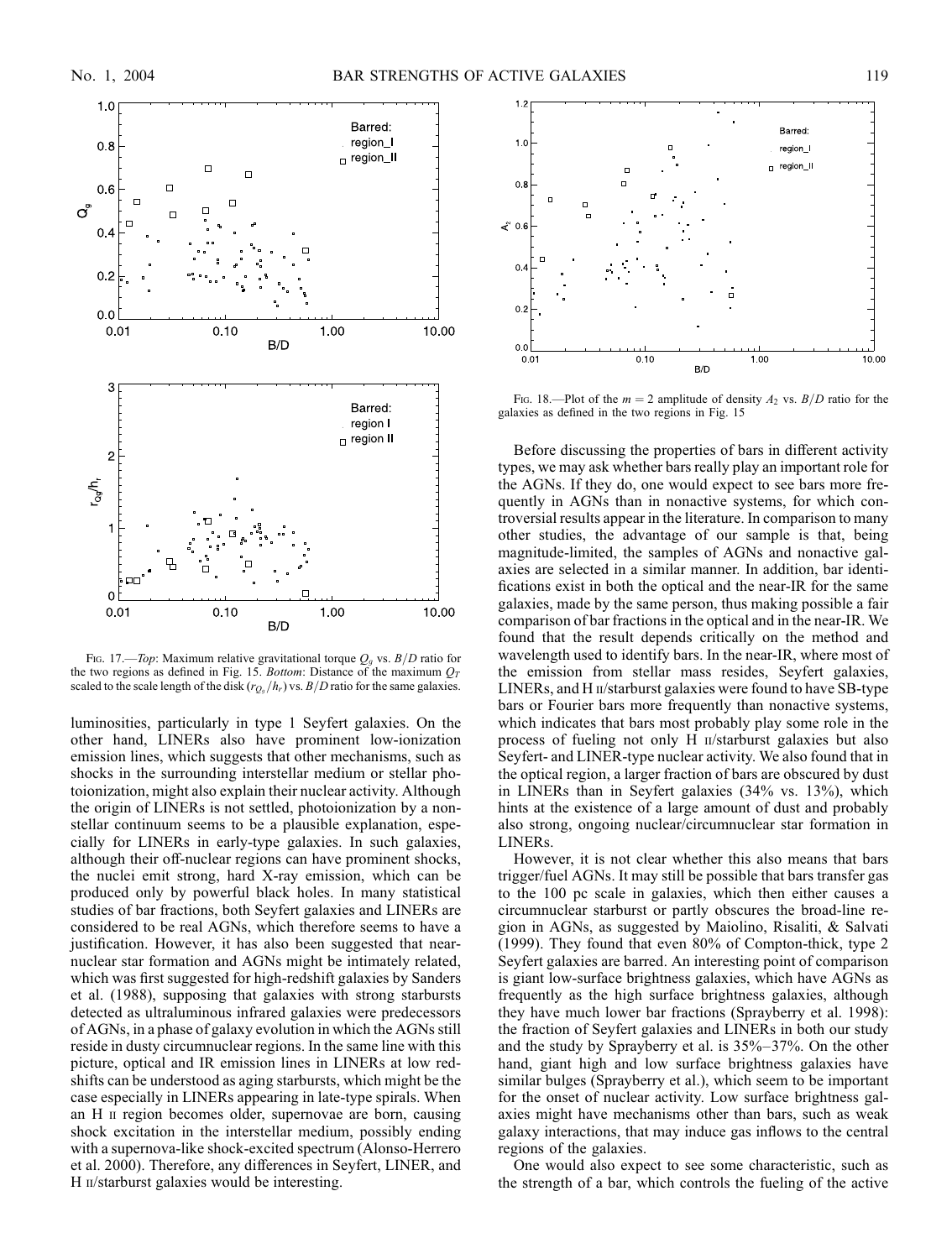

Fig. 19a



Fig. 19b

Fig. 19.—Deprojected images for barred galaxies shown in the  $Q_g-r_{Q_g}/h_r$  plane. Separately shown are (*a*) the active early-type, (*b*) nonactive early-type, (c) active late-type, and (d) nonactive late-type galaxies. In each case, the width of the frame corresponds to  $2R_{\text{opt}}$ .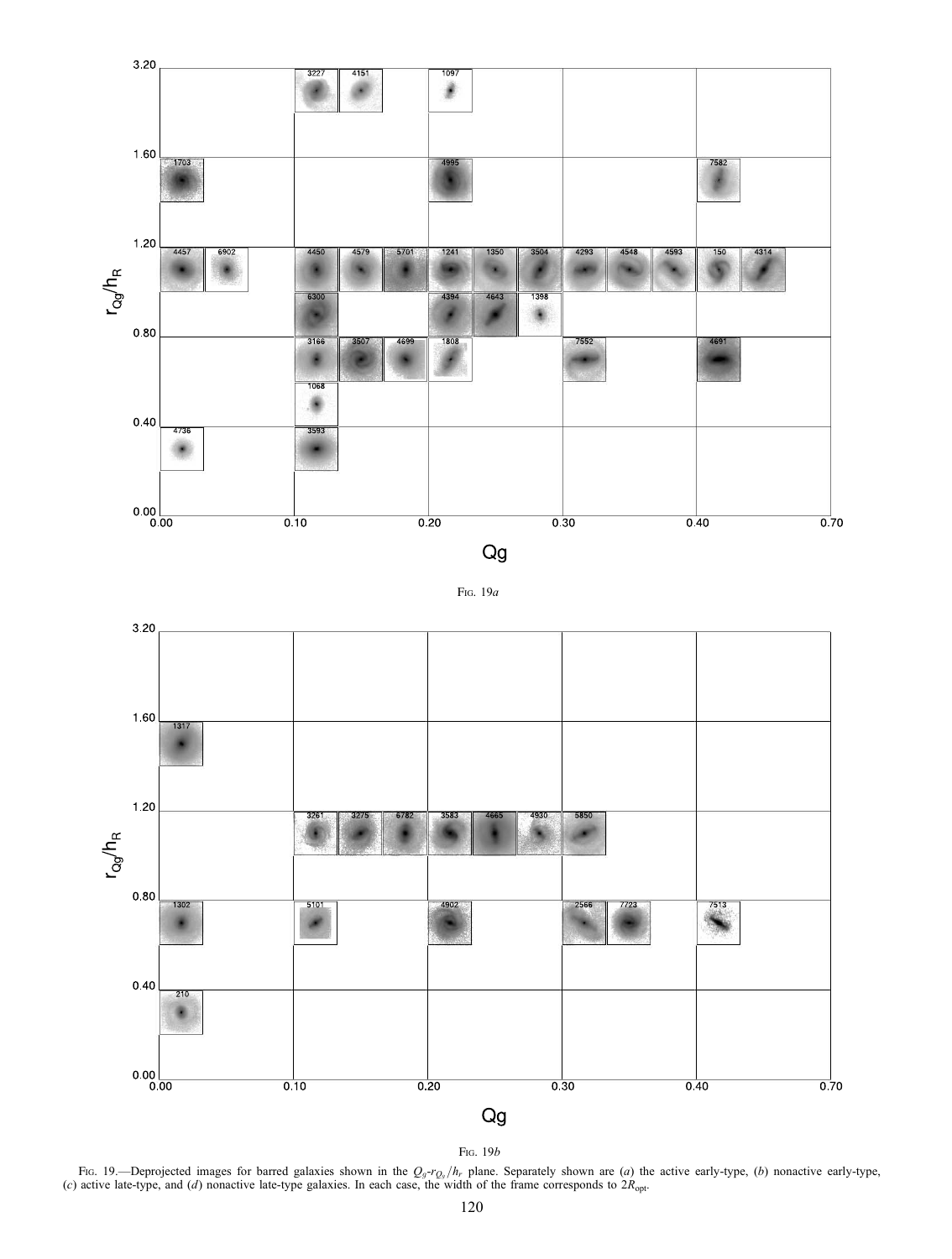





Fig. 19.—Continued Fig. 19d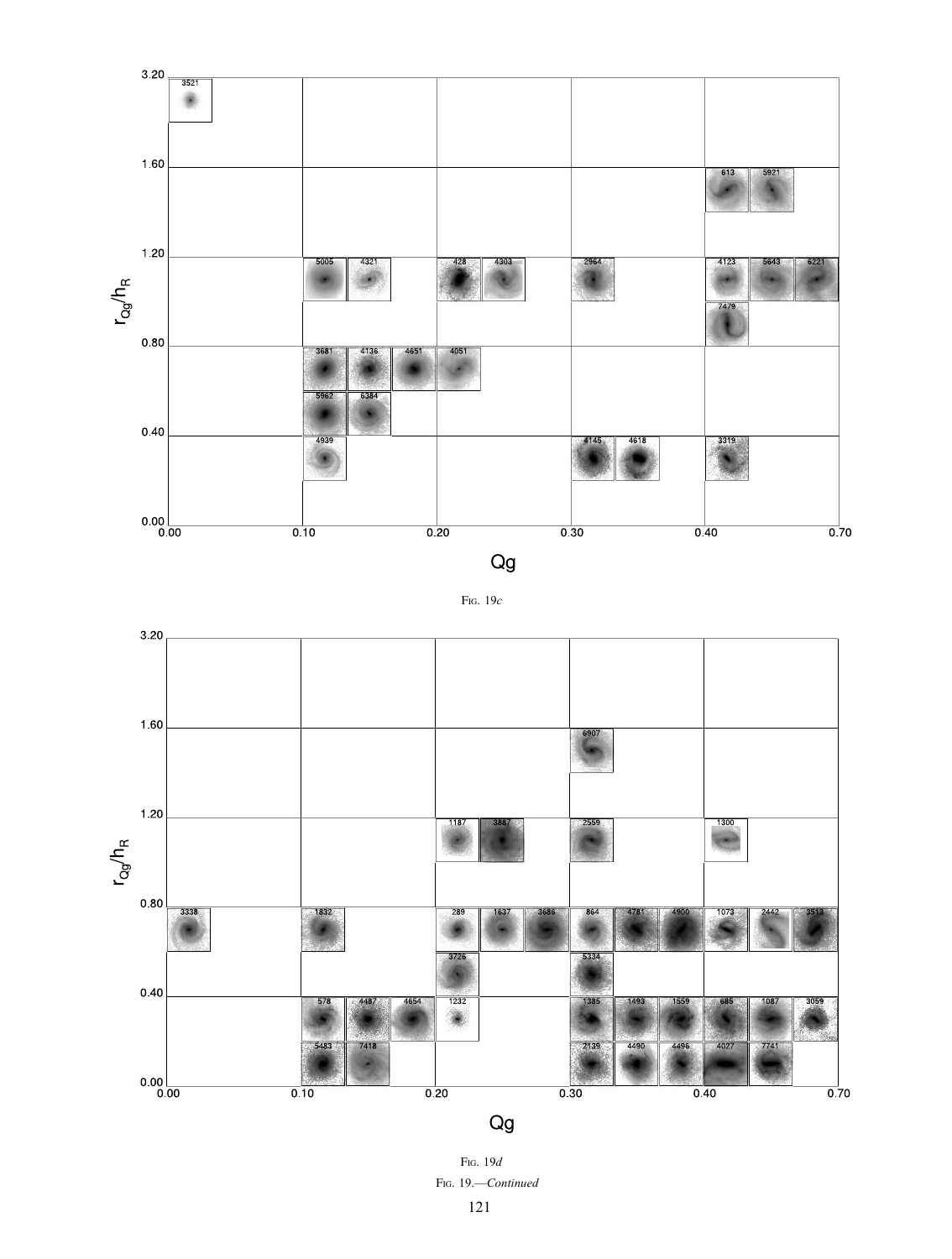nucleus, to be different between active and nonactive galaxies. In this study bars in active galaxies were found to be in many respects similar to bars in the nonactive systems of similar morphological types. In particular, the small perturbation strengths in Seyfert galaxies and LINERs, suggested by LSR02 based on a smaller 2MASS sample, can now be completely explained by the dilution induced by massive bulges, an effect that is more prominent for early-type galaxies. However, there are also some characteristics of bars that are different in active and nonactive systems: for example, the distances of the maximal tangential forces in Seyfert galaxies and LINERs appear on the average more toward the edge of the bar  $(r_{Q_q}/r_{bar}$  is larger) than in the nonactive galaxies of similar Hubble types. This probably means that the mass distributions of bars in Seyfert galaxies and LINERs are flatter than in their nonactive counterparts. Active galaxies might also have more compact bulges than nonactive systems, but that should be verified by higher resolution observations and after applying methods that better take into account the nuclei. It also seems that some minimum mass of the bulge  $(B/D > 0.05)$  is required for the onset of Seyfert- and LINER-type nuclear activity, probably indicating that pre-existing black holes reside in the centers of the massive bulges. Black holes are also expected to be more massive in early-type galaxies, which explains why Seyfert galaxies and LINERs appear mostly in early-type galaxies.

We next discuss how well the bulges can explain the observed properties of bars in early- and late-type galaxies and in active and nonactive systems, based on the dynamical models of Athanassoula (2003). Her models predict that when galaxies evolve in time, the properties of bars are modified by the interaction between the disk and the bulge/halo. According to her models, a massive bulge or a cold dark matter halo can absorb the angular momentum emitted by the bar, with the consequence that the bar pattern speed slows down, thus increasing the corotation radius of the bar, leading also to the lengthening of the bar. At the same time, the bar becomes thinner and the density contrast with the underlying disk increases, which according to Athanassoula also means that the bar becomes stronger. Therefore, in her models bars in halo- or bulgedominated disks are stronger than those grown in disk-dominated surroundings. More centrally peaked spheroids lead to bars that are longer and thinner, have flatter surface densities, and also have more pronounced peanut structures and rectangular-like isodensities, especially in the outer parts of the bars.

We confirm the previous observations showing that bars are longer in early-type galaxies than in late-type systems (Elmegreen & Elmegreen 1985), but the length of a bar is only weakly correlated with the relative mass of the bulge: bars are on the average shorter only in the disk-dominated, late-type galaxies with  $B/D < 0.05$ , whereas in the galaxies with more massive bulges, the length of a bar is independent of the  $B/D$ ratio. The maximum value of the density contrast, using both  $A_2$  and  $S_b$ , slightly increases toward larger relative bulge masses, which is in the same line with the model predictions, but the tendency is weak. More importantly, we find that if bars are long and have strong density contrasts, it does not mean that the bars also have strong perturbation strengths. Since we have also shown (LSR02, BLS04) that the perturbation strength is correlated with the ellipticity of a bar, our results contradict the model predictions by Athanassoula (2003). Since Seyfert galaxies and LINERs appear preferentially in early-type galaxies, the same argument is largely valid also for them. We also showed that bars in active galaxies probably have flatter surface

brightness distributions than in nonactive systems, which on the bases of Athanassoula's models could be understood if these galaxies had more centrally concentrated bulges.

Galaxies in region II in the  $Q_q$ - $r_{Q_q}$  plane form an interesting subgroup, which is also difficult to understand in the framework of the above discussed models. These galaxies have smaller bulges than the late-type galaxies in general in our sample, and the bars are also more massive and have considerably stronger perturbation strengths than bars in late-type galaxies in general. These bars are so prominent that the strengths cannot be explained solely by the lack of dilution by massive bulges. Bars in these galaxies have totally different mass distributions from those in late-type galaxies in general, being more centrally concentrated (small  $r_{O_q}/r_{bar}$ ). According to the models of Athanassoula (2003), massive central halos can absorb the angular momentum of a bar, which would be a reasonable explanation for the large bars if these galaxies had halos as massive as halos in typical late-type dwarf galaxies (Persic et al. 1996). However, the galaxies in region II have absolute brightnesses similar to those of late-type galaxies in general ( $M_B = -19.8$  vs.  $-19.9$ , respectively). Therefore, bars in these galaxies are probably formed by some mechanism other than that of most of the bars in our sample, or alternatively, they represent some earlier phase in galaxy evolution. These galaxies are particularly interesting, because they never show Seyfert- or LINER-type nuclear activity and in only a few cases have an H  $\mu$ /starburst nucleus.

In order to understand the present observations of bars, a more comprehensive picture of galaxy evolution is needed, in which the secular evolution manifests itself in a more complicated manner than in the evolutionary scenario outlined by Athanassoula (2003), or in which galaxy interactions are also taken into account. For example, Noguchi (1996) has suggested that galaxy interactions could play an important role in the formation of bars, or that bars in Hubble types later than Scd are formed from central concentrations of the disk matter created by clumpy driven inflow (Noguchi 2000). In this case the central mass component evolves to an axisymmetric bulge instead of forming a real bar. Some dynamical models (Berentzen et al. 2003) also predict that galaxy interactions might accelerate the transition from a strongly barred galaxy to a weakly or nonbarred galaxy.

#### 9. CONCLUSIONS

We have used a sample of 158 galaxies from the Ohio State University Bright Galaxy Survey, extended by 22 galaxies from the Two Micron All Sky Survey (OSUBGS+2MASS), to study bar fractions and gravitational perturbation strengths in active and nonactive galaxies. Galaxy classifications by EFP02 made in both the  $B$  and  $H$  bands have allowed a fair comparison of bar fractions in the optical and in the near-IR and have also allowed us to evaluate the reasons for the previous controversial results in the literature. Bar fractions were also estimated using a Fourier approach to identify bars.

Gravitational perturbation strengths  $Q_g$  were calculated using a polar grid method inferring the gravitational potentials from H-band images under the assumption of a constant massto-luminosity ratio and an exponential vertical density law. Two-dimensional bulge-disk-bar decomposition was used to eliminate the impact of the bulge deprojection stretch on the calculated forces. The radial scale lengths  $h_r$  were derived from the decomposition, and they were used to estimate the vertical scale heights  $h<sub>z</sub>$  based on the empirical correlation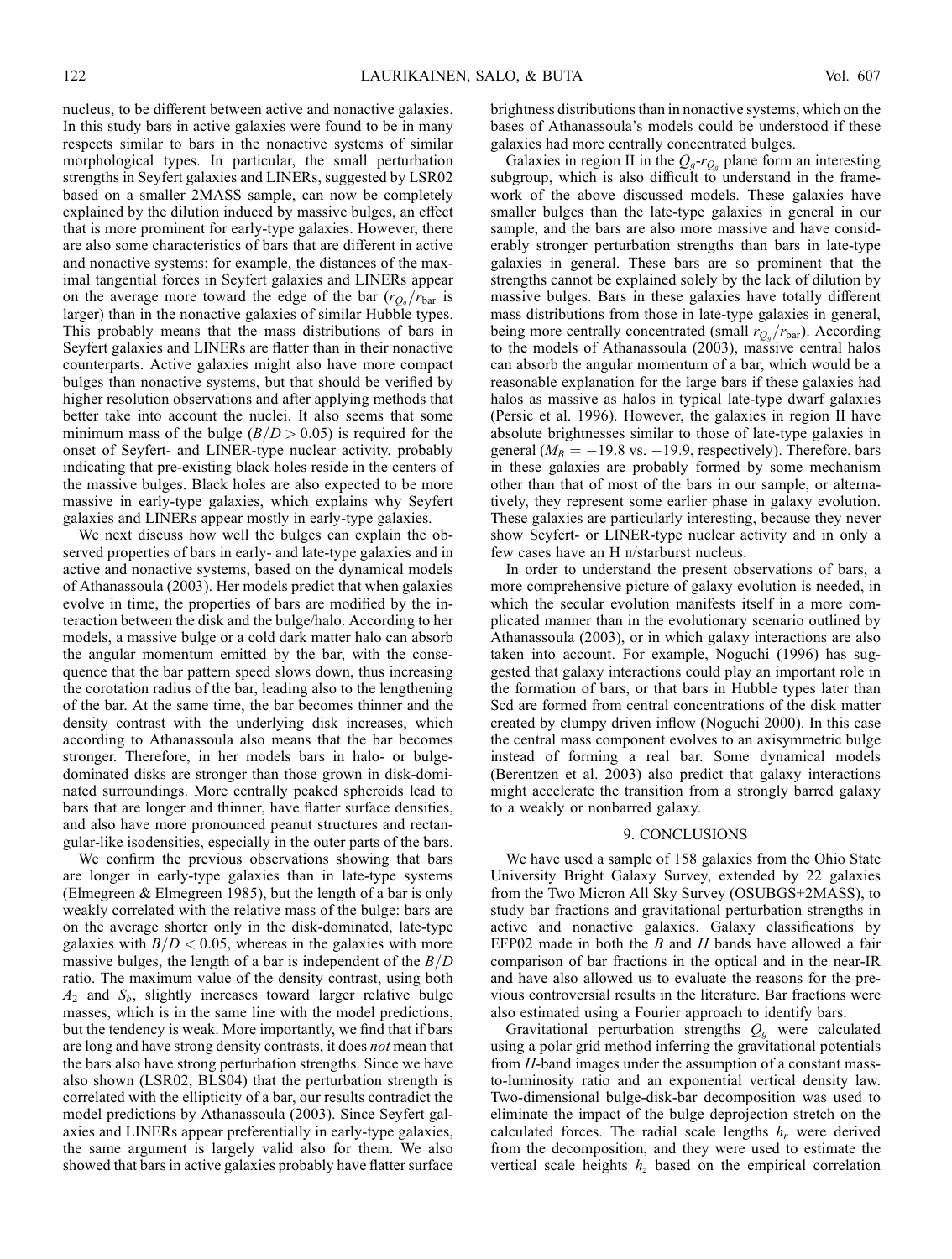between  $h_r$  and  $h_z$  (de Grijs 1998). In order to evaluate the impact of the bulges on the properties of the bars, bulge-diskbar decomposition was used to calculate  $B/D$  luminosity ratios of the same galaxies.

The main results are the following:

1. In the near-IR, Seyfert galaxies, LINERs, and H ii/starburst galaxies were found to have similar fractions of Fourier bars (71%  $\pm$  10%, 72%  $\pm$  7%, and 67%  $\pm$  8%, respectively, or SB-type bars), which is more than in the nonactive galaxies  $(55\% \pm 5\%)$ , but if SAB-type bars are also included, as much as  $95\% \pm 5\%$  of the H  $\pi$  istarburst galaxies have bars. In the optical region, H ii/starburst galaxies were found to have bars marginally more frequently than Seyfert galaxies or nonactive galaxies  $(78\% \pm 9\%, 62\% \pm 9\%, \text{ and } 57\% \pm 5\%, \text{ respectively.}$ tively). In addition, in comparison to Seyfert galaxies, in the optical region a significantly larger number of bars were obscured by dust in LINERs (34% vs. 13%).

2. We found that bars in the early-type galaxies are on the average *longer* and *more massive* (have large  $A_2$  amplitudes of density) and have *weaker* perturbation strengths  $(Q_q)$  than bars in the late-type systems, which means that the properties of bars cannot be explained solely by the time evolutionary picture of bars as outlined by Athanassoula (2003). In addition,  $Q<sub>q</sub>$ increases with increasing  $A_2$ , but the correlation is more shallow for the early-type galaxies.

3. Bars in Seyfert galaxies and LINERs have weaker perturbation strengths  $(Q_g)$  than bars in H  $\mu$ /starburst galaxies or in nonactive systems, which is in accordance with their Hubble type. This is in agreement with the previous result by LSR02, who found that bars are weaker in active than in nonactive systems, but now it is clear that  $Q_g$  is closely related to the Hubble type. We also found a small difference in the properties of bars between active and nonactive galaxies within one Hubble type: namely, in early-type galaxies bars were found to be longer and flatter (larger  $r_{O<sub>g</sub>}/r_{bar}$ ) for Seyfert galaxies and LINERs than for their nonactive counterparts.

4. Massive bulges were found to be important in controlling the perturbation strengths: for  $B/D=0 \rightarrow 1, Q_a$  can be diluted by a factor of 0.1–0.6, corresponding to five bar torque classes as defined BB01. However, the bulges are less important for the lengths and masses of the bars. The length of a bar as a function of the  $B/D$  ratio is nearly constant for early-type galaxies and also depends very little on the  $B/D$  ratio for the late-type systems.

- Alonso-Herrero, A., Rieke, M. J., Rieke, G. H., & Shields, J. C. 2000, ApJ, 530, 688
- Athanassoula, E. 1992, MNRAS, 259, 345
- ———. 2003, MNRAS, 341, 1179
- -. 2004, in Galaxies and Chaos, ed. G. Contopolous & N. Voglis (Berlin: Springer), in press (astro-ph/0302521)
- Berentzen, I., Athanassoula, E., Heller, C. H., & Fricke, K. J. 2003, MNRAS, 341, 343
- Block, D. L., Bournaud, F., Combes, F., Puerari, I., & Buta, R. 2002, A&A, 394, L35
- Block, D. L., Puerari, I., Knapen, J. H., Elmegreen, B. G., Buta, R., Stedman, S., & Elmegreen, D. M. 2001, A&A, 375, 761
- Boker, T., Stanek, R., & Marel, R. P. 2003, AJ, 125, 1073
- Bournaud, F., & Combes, F. 2002, A&A, 392, 83
- Bureau, M., & Freeman, K. C. 1999, AJ, 118, 126
- Buta, R., & Block, D. 2001, ApJ, 550, 243 (BB01)
- Buta, R., Block, D. L., & Knapen, J. H. 2003, AJ, 126, 1148
- Buta, R., & Combes, F. 1996, Fundam. Cosmic Phys., 17, 95
- Buta, R., Laurikainen, E., & Salo, H. 2004, AJ, 127, 279 (BLS04)
- Buta, R., Mitra, S., Corwin, H. G., & de Vaucouleurs, G. 1994, AJ, 107, 118
- Carollo, C. M., Stiavelli, M., de Zeeuw, P. T., & Mack, J. 1997, AJ, 114, 2366

5. The masses and lengths of the bars for Seyfert galaxies, LINERs, and H  $\mu$ /starburst galaxies are correlated with the  $B/D$ ratio in a manner rather similar to that for the early-type galaxies. In addition, a minimum  $B/D$  ratio of 0.05 was found for Seyfert- and LINER-type nuclear activity.

6. A group of late-type galaxies with atypical barred properties was identified. Bars in these galaxies are massive (large  $A_2$ ), the perturbation strengths ( $Q_q$ ) are extremely strong, and the mass distributions of the bars are centrally peaked  $(r_{O_g}/r_{bar}$  is small). The bulges of these galaxies are small, but that is not the only reason for the strong perturbation strengths. These galaxies are not expected to have exceptionally massive halos, because they have luminosities similar to those of late-type galaxies in general. Interestingly, these galaxies are largely nonactive and only rarely show H  $\mu$ /starburst–type nuclear activity.

7. Some of the galaxies have a thick inner section with thin outer ends. These galaxies have early Hubble types and, except for one galaxy, show Seyfert- or LINER-type nuclear activity. In comparison to bars in early-type galaxies in general, bars in these galaxies are remarkably massive  $(A_2 = 0.790 \text{ vs. } 0.574,$ respectively). In addition, the masses of their bulges are marginally smaller, and the perturbation strengths marginally larger, than in the early-type galaxies in general.

E. L. and H. S. acknowledge the support of the Academy of Finland, and E. L. also of the Magnus Ehrnrooth Foundation. R. B. acknowledges the support of National Science Foundation (NSF) grant AST 02-05143 to the University of Alabama. Funding for the OSUBGS was provided by grants from the NSF (grants AST 92-17716 and AST 96-17006), with additional funding from the Ohio State University. This publication also utilized images from 2MASS, which is a joint project of the University of Massachusetts and the Infrared Processing and Analysis Center of the California Institute of Technology, funded by the National Aeronautics and Space Administration and NSF. This research has also made use of the NED, which is operated by the Jet Propulsion Laboratory, California Institute of Technology, under contract with the National Aeronautics and Space Administration. We also thank the anonymous referee for valuable comments that improved the quality of the paper.

#### REFERENCES

- Carollo, C. M., Stiavelli, M., & Mack, J. 1998, AJ, 116, 68
- Combes, F., Debbasch, F., Friedli, D., & Pfenniger, D. 1990, A&A, 233, 82
- Combes, F., & Sanders, R. H. 1981, A&A, 96, 164
- de Grijs, R. 1998, MNRAS, 299, 595
- de Vaucouleurs, G., & Buta, R. 1983, AJ, 88, 939
- de Vaucouleurs, G., de Vaucouleurs, A., & Buta, R. 1981, AJ, 86, 1429
- de Vaucouleurs, G., de Vaucouleurs, A., Corwin, H. G., Jr., Buta, R., Paturel, G., & Fouque, P. 1991, Third Reference Catalogue of Bright Galaxies (New
- York: Springer) (RC3)
- Elmegreen, B. G., & Elmegreen, D. 1985, ApJ, 288, 438
- Englmaier, P., & Gerhard, O. 1997, MNRAS, 287, 57
- Englmaier, P., & Shlosman, I. 2000, ApJ, 528, 677
- Eskridge, P. B., et al. 2000, AJ, 119, 536
- ———. 2002, ApJS, 143, 73 (EFP02)
- Fabian, A. C. 1999, MNRAS, 308, L39
- Graham, A. W. 2001, AJ, 121, 820
- Haehnelt, M. G., Natarajan, P., & Rees, M. J. 1998, MNRAS, 300, 817
- Ho, L. C., Filippenko, A. V., & Sargent, W. L. W. 1997, ApJ, 487, 591
- Hunt, L. K., & Malkan, M. A. 1999, ApJ, 516, 660
- Knapen, J. H., Shlosman, I., & Peletier, R. 2000, ApJ, 529, 93 (KSP00)
- Laine, S., Knapen, J. H., Perez-Ramirez, D., Doyon, R., & Nadeau, D. 1999, MNRAS, 302, L33